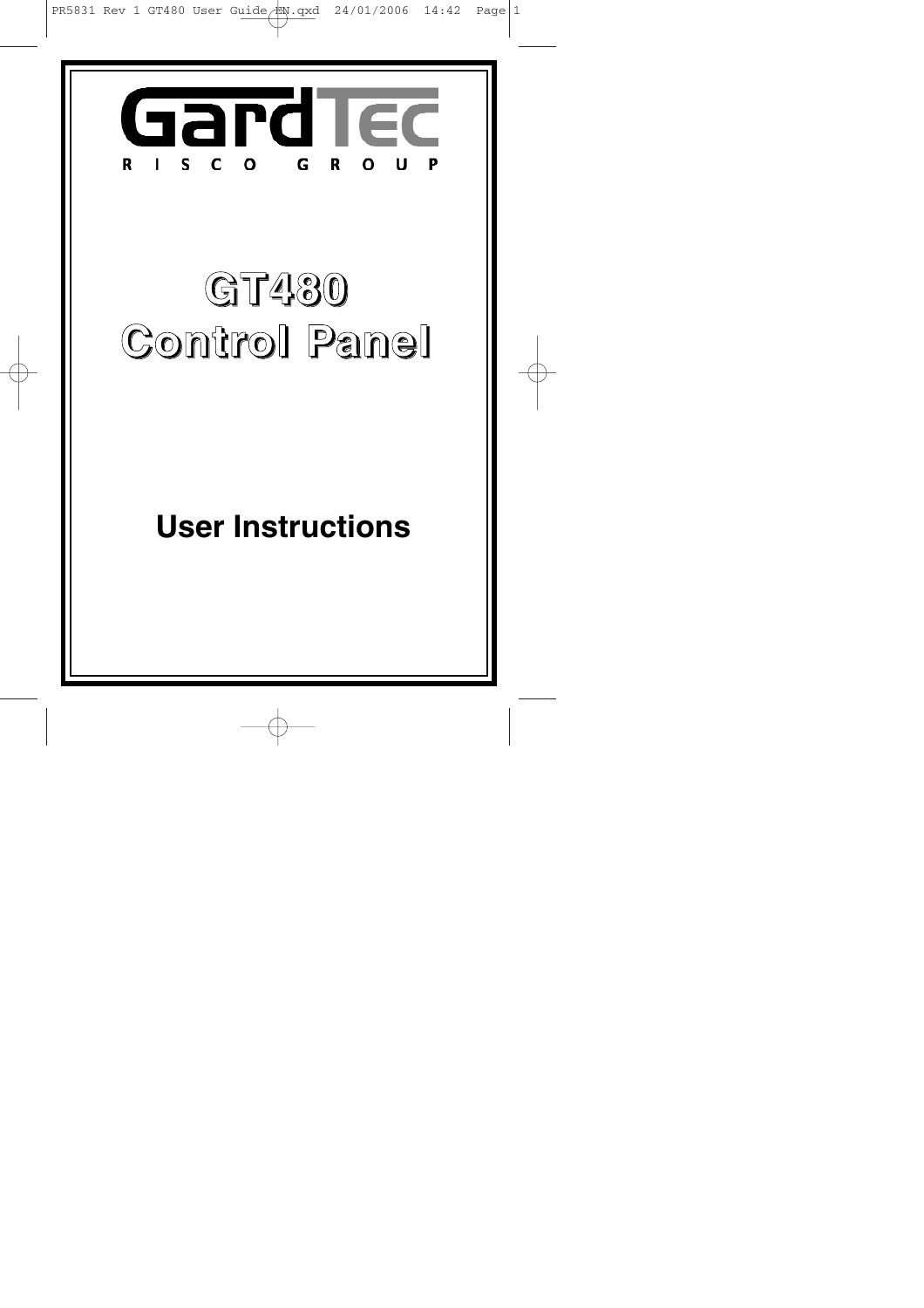# **Contents**

| IMPORTANT USER INFORMATION 2                     |  |
|--------------------------------------------------|--|
| Full Setting the System 3                        |  |
| Setting & Unsetting the System via a Keyswitch 3 |  |
|                                                  |  |
| Part Setting the System (using Part 1)  4        |  |
| Part Setting the System (using Part 2 or 3) 5    |  |
|                                                  |  |
|                                                  |  |
|                                                  |  |
|                                                  |  |
|                                                  |  |
|                                                  |  |
| Programmable User Options  15                    |  |
|                                                  |  |
|                                                  |  |
|                                                  |  |
|                                                  |  |
|                                                  |  |
|                                                  |  |
|                                                  |  |
|                                                  |  |
|                                                  |  |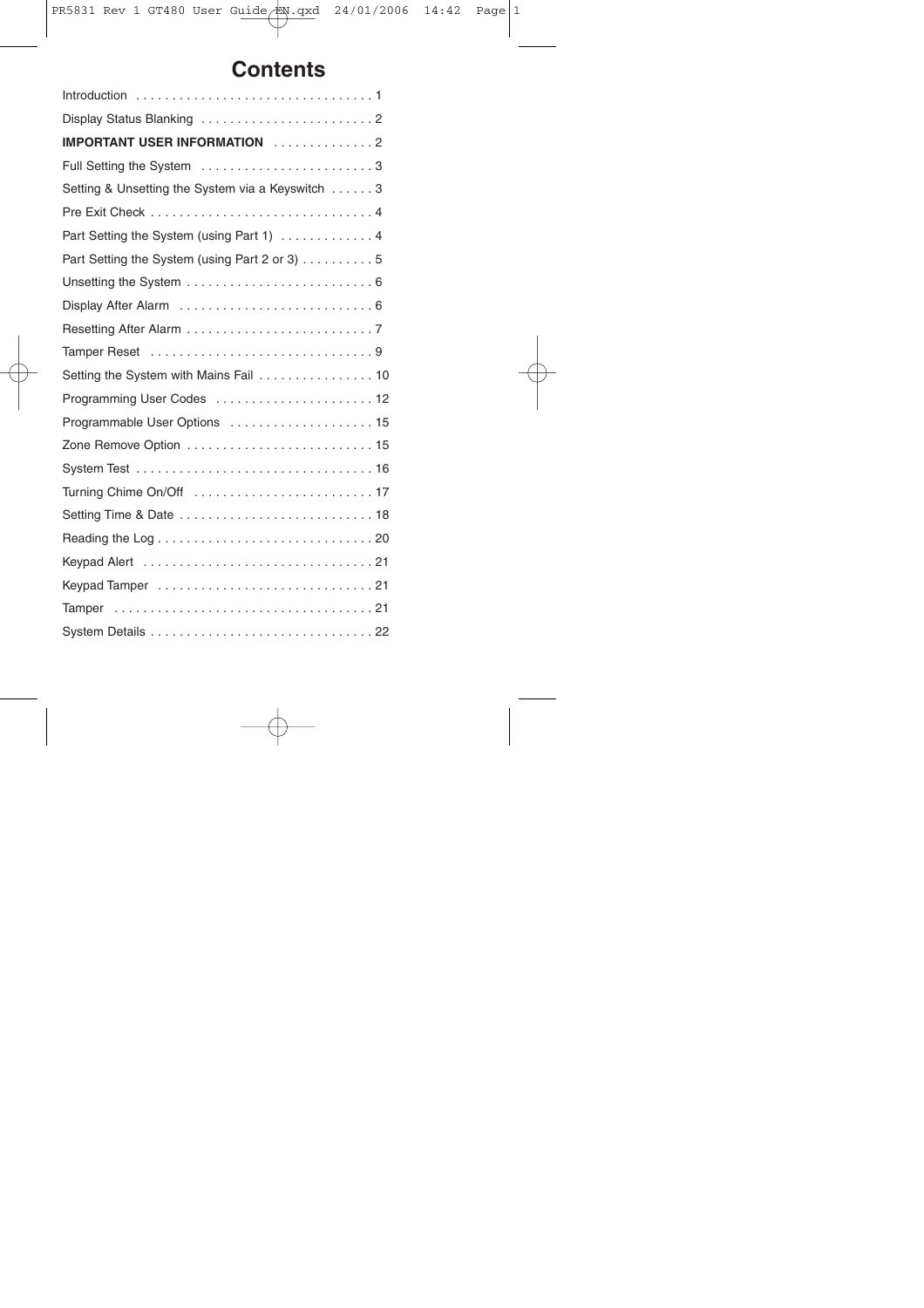#### **Introduction**

Welcome to the GT480 control panel. Your installation company will have programmed your system to protect your premises to the highest possible standards. Several user programmable options are available that will be covered later in this manual. Throughout this manual reference will be made to the **Master User** Code. The factory set default is **5678**. This code is programmable along with eight other **User** Codes.

**If an Engineer is on site, it may be necessary to authorise them to access your system. Do this by entering your User Code when asked to do so by the engineer.**

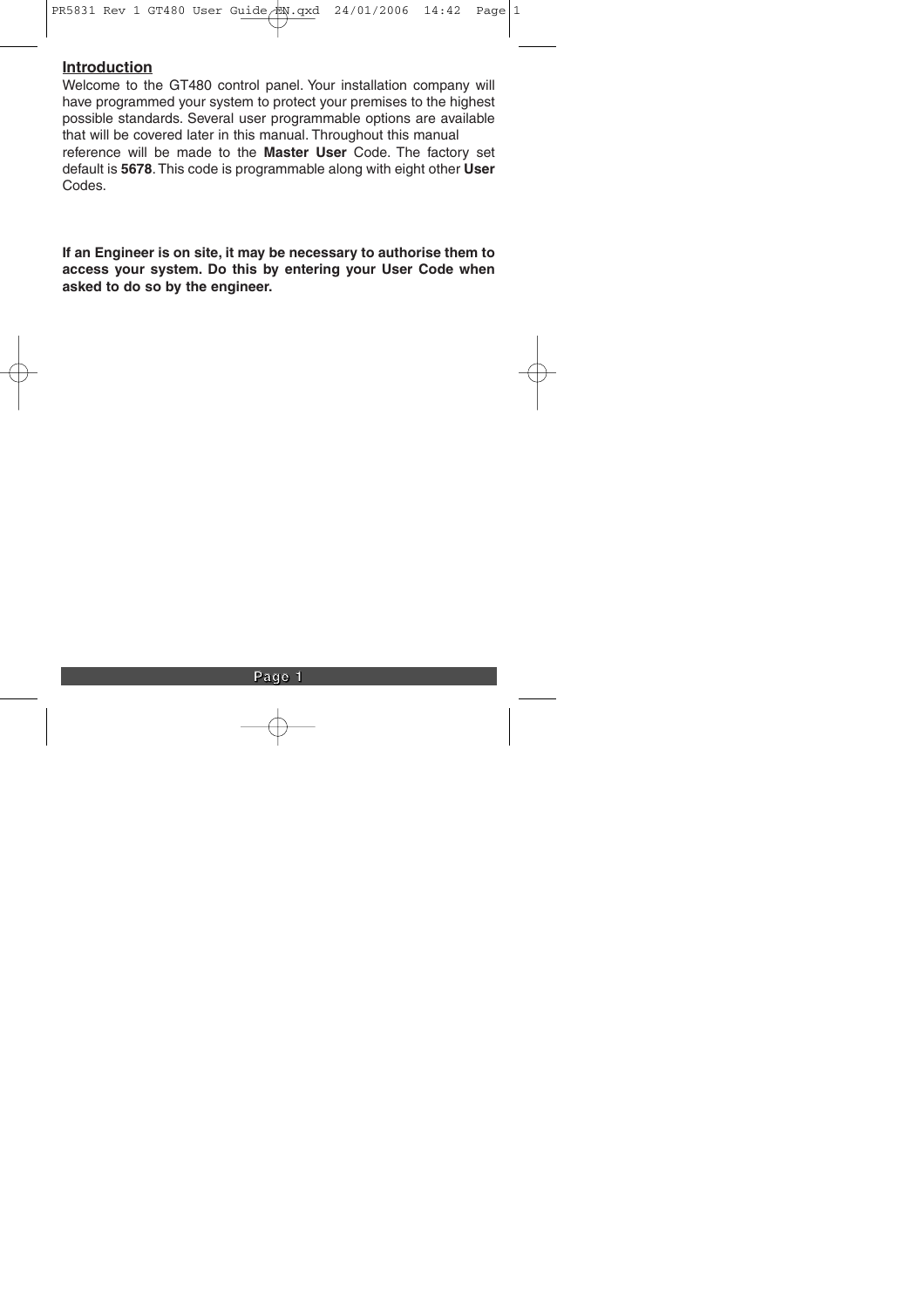# **Display Status Blanking**

I

Depending on Control Panel installed, it may be a requirement that the Status (Set or Unset display) of the security system is not displayed. Set or Unset Status will only be displayed for ten seconds when the system is Set or Unset. The bottom line of the display will then be blanked off.

# **IMPORTANT USER INFORMATION**

If the Control Panel is non **EN** then all displays will be shown and **"CHECK"** will not be displayed.

All information displays will remain until cleared by the User.

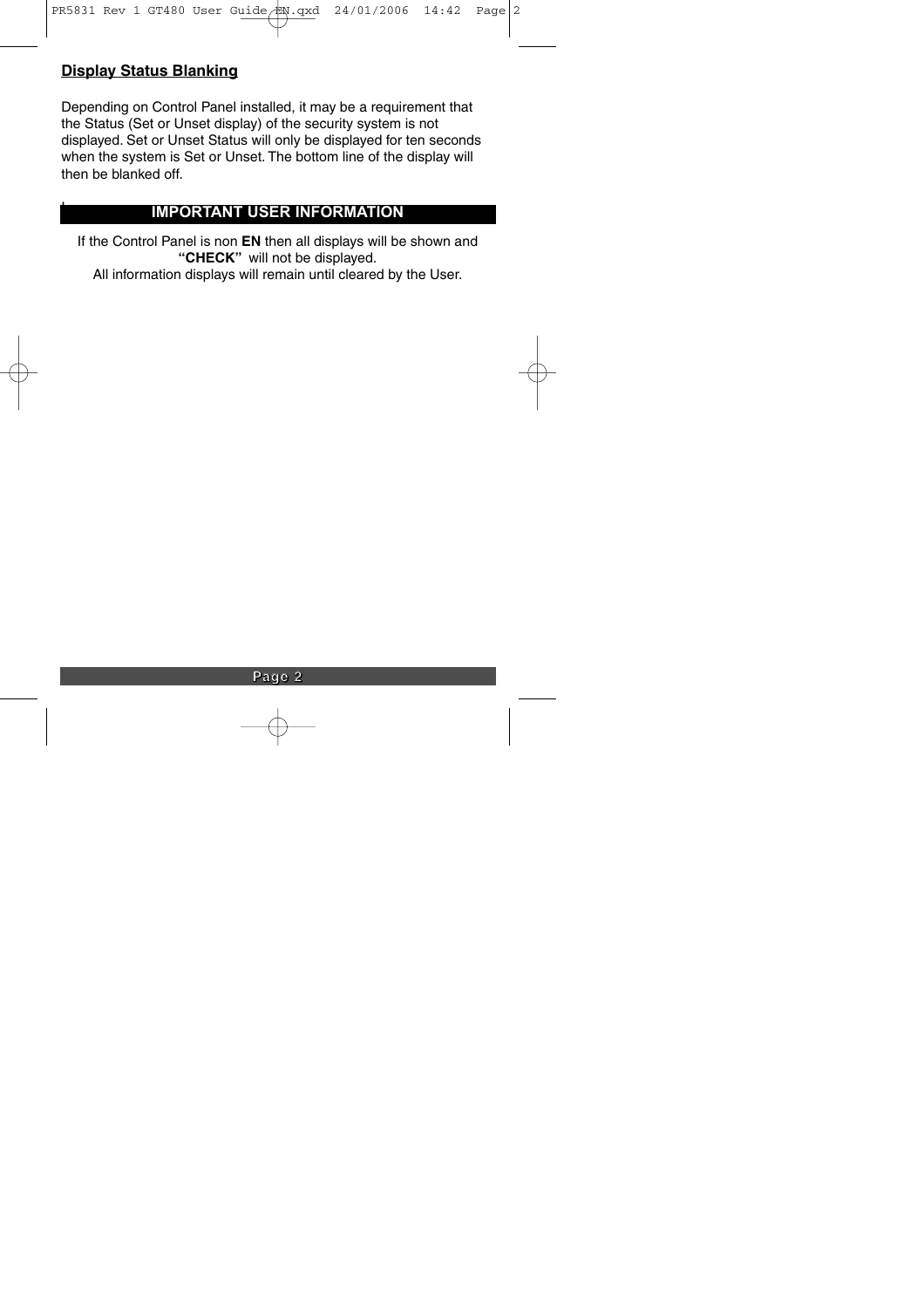# **Full Setting the System.**

After checking the premises are secure:

- 1) Enter a valid **User** Code followed by **Yes**.
- 2) The exit tone will now sound.
- 3) Exit the premises via an authorised exit route.
- 4) Once the premises are secure, listen (from outside the protected area) for the exit tone to finish.
- **Note:** To abort the exit, enter a valid User Code.

# **Setting & Unsetting the System via a Keyswitch (if fitted).**

#### **Biased Keyswitch**

To set the system with a biased keyswitch, insert the key and turn it, then return the key to the original position and remove. Follow the instructions from step 3 (above).To unset, repeat this operation.

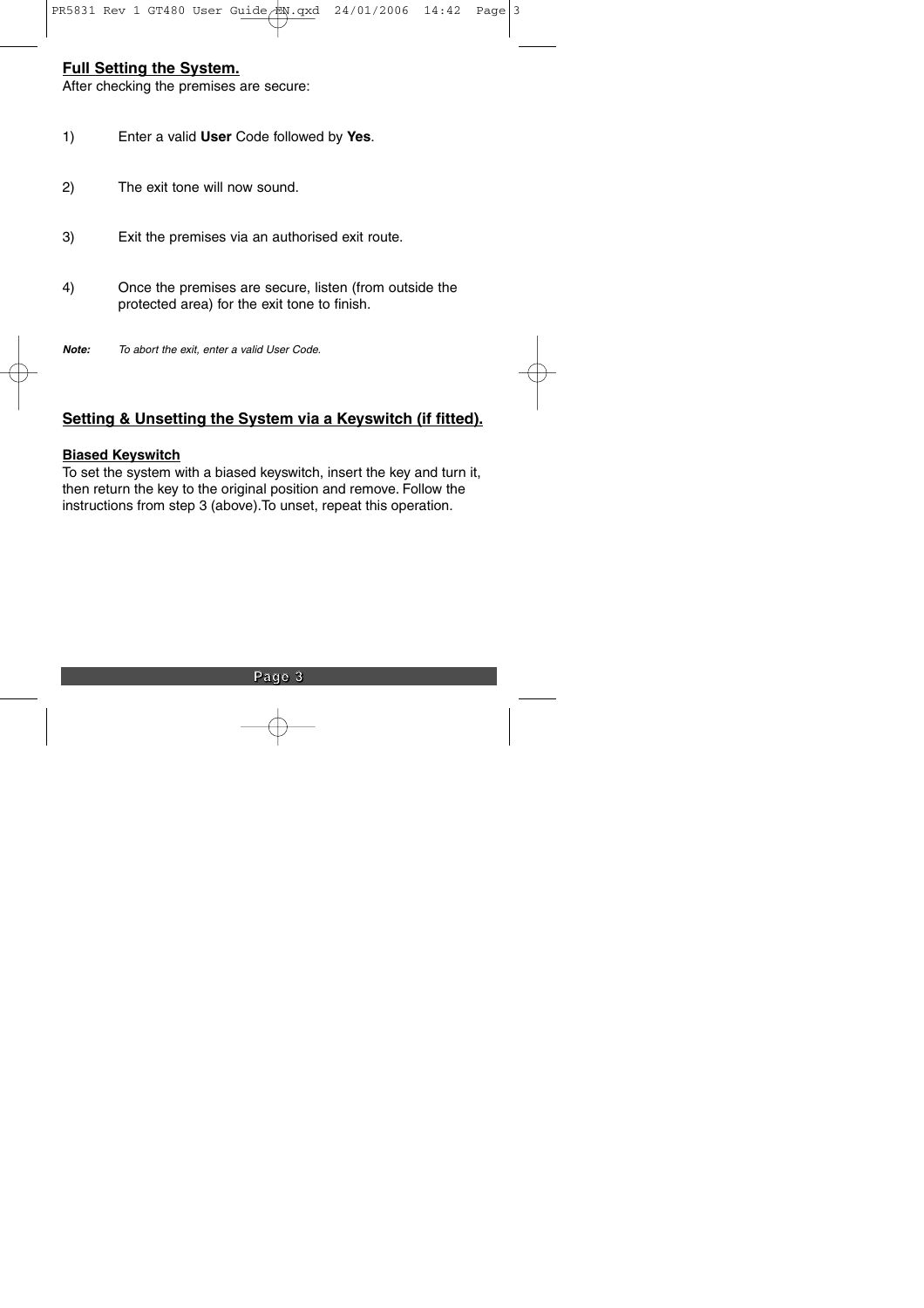#### **Pre Exit Check.**

At the start of the setting procedure, a fault tone will sound if any non exit routes are open. The display will show, for example:-

| Exit Now $! \ldots$ |
|---------------------|
| Zone 3              |
|                     |

If the fault clears within 20 seconds then the exit tone will begin, if not, the fault tone will continue until a valid **User** code is entered.

# **Part Setting the System (using Part 1).**

Up to three Part Sets may be available for your system. Please refer to the customer details at the rear of this manual for information about Part Set zones. Part Set zones will be omitted from the system when that particular Part Set is used. To set the system using Part 1.

1) Enter a valid **User** Code followed by **1**.

2) Retire to an unprotected area.

**Note:** To abort the exit, enter a valid User Code.

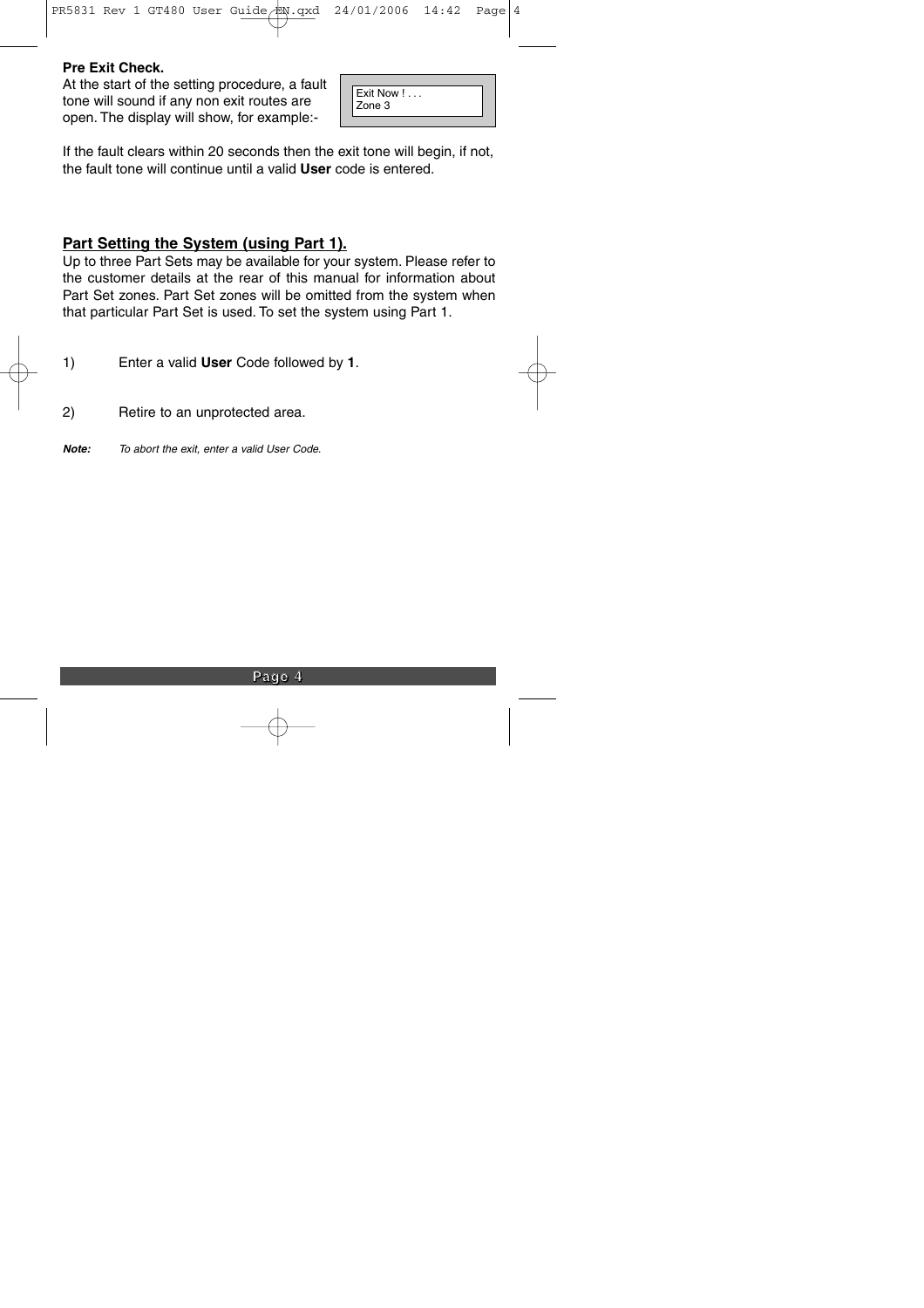# **Part Setting the System (using Part 2 or 3).**

Two other Part Sets may be available for your system. Part 2 is a second set of zones that may be omitted and Part 3 will combine Part 1 and Part 2. To use Part 2 or 3.

- 1) Enter a valid **User** Code followed by **2** or **3.**
- 2) Retire to an unprotected area.
- **Note:** To abort the exit enter a valid User Code.
- 3) The exit tone may or may not be heard depending on the system settings programmed by the installation company.
- 4) Exit the premises or retire to an unprotected part of the system. At the end of the exit time, either the exit sounder will stop (if the exit tone has been audible) or a single beep will be emitted (if the exit tone has been silent).
- 5) The system is now Part Set.You are free to move around the zones that have been removed by the Part Set but other zones on the system are active.

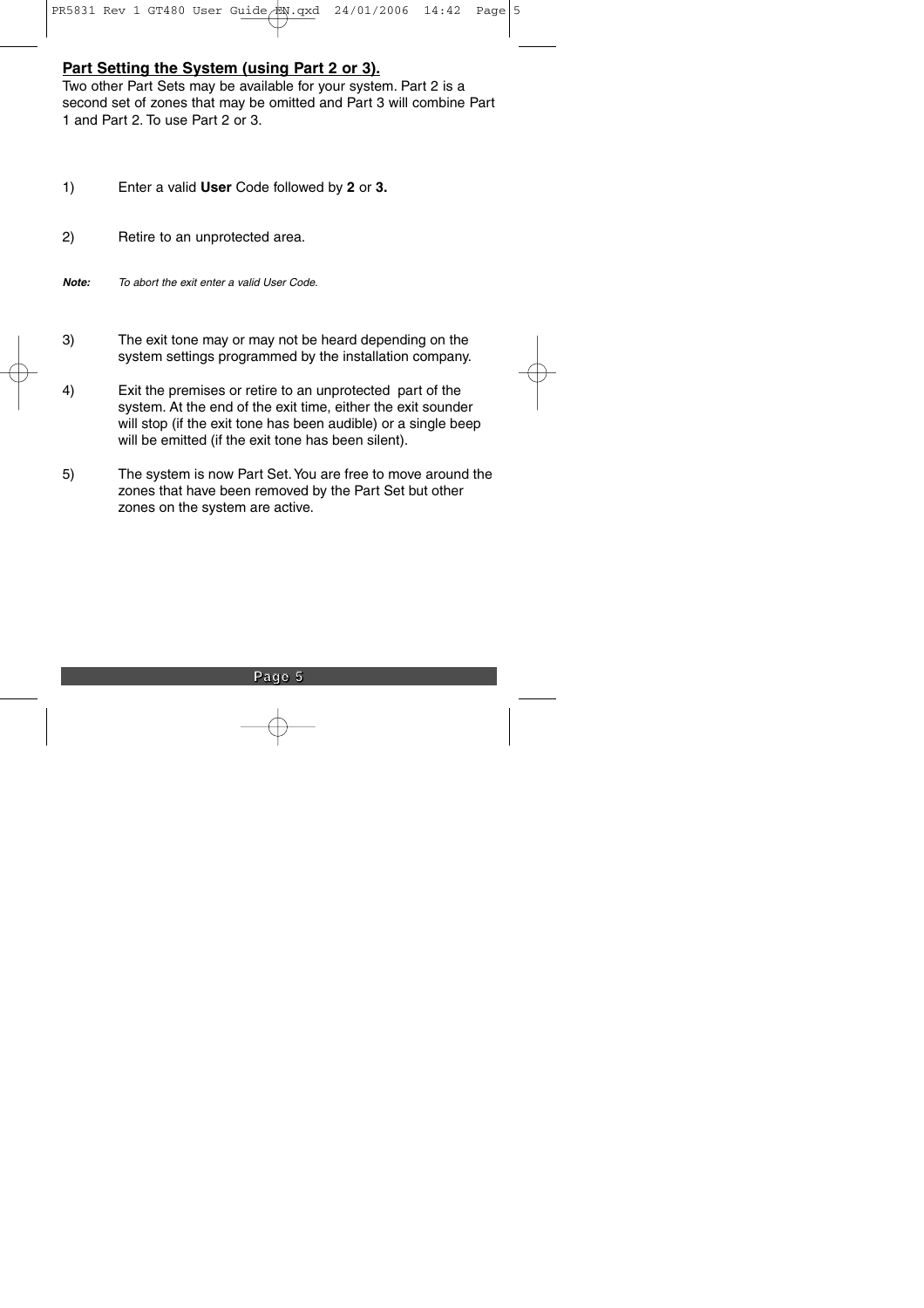# **Unsetting the System.**

- 1) Enter the premises via an authorised Entry Point.
- 2) The entry tone will sound.
- 3) Proceed to the keypad and enter a valid **User** Code.

#### **Display After an Alarm.**

If an alarm occurs when the system is Set, the cause of the alarm will be displayed for 10 seconds after you unset the system.

1) The display will show, for example:-

|        | -11 |
|--------|-----|
| Zone 4 |     |

2) Then, after 10 seconds the display will show:-

| <b>!!!! CHECK !!!!!!</b> |  |
|--------------------------|--|
|                          |  |

3) To view the cause of the alarm again, enter your **User** code. Then press **0**.

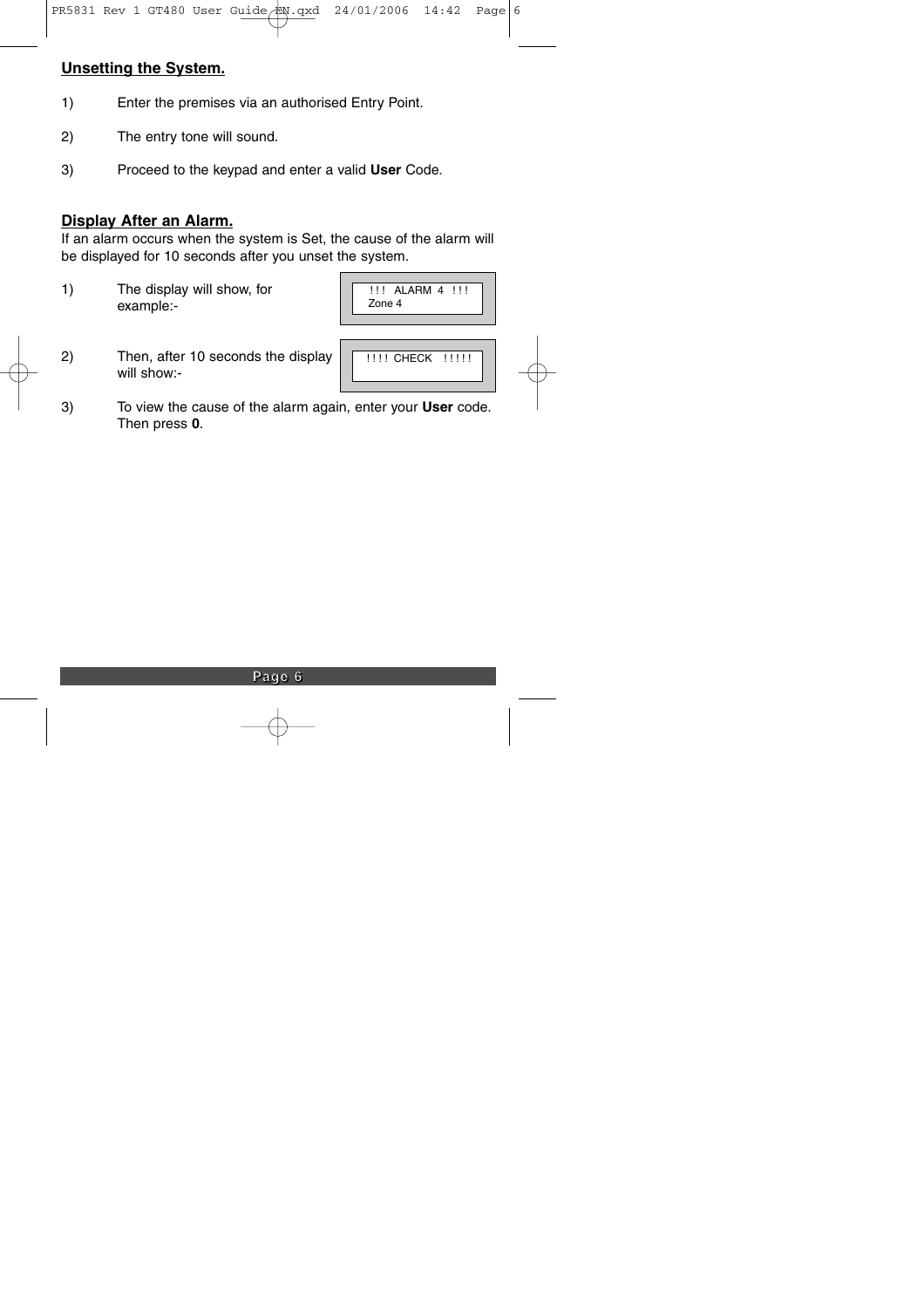### **Resetting After an Alarm**

After an alarm the system needs to be reset.

Your installation company will have programmed the reset modes for your system so that it complies with your insurance company and to legislation requirements.

Your installation company will have informed you as to the type of reset that your system is set for.

#### **Before attempting to reset your system, ensure that the system is Un-set and the fault has been rectified.**

- 1) If the system has been programmed for **Any** code reset;
- 2) With the display showing:- Enter your **User** code. Then press **Yes**.

| <b>!!!! CHECK !!!!!</b> |  |
|-------------------------|--|
|                         |  |
| Exit Now !              |  |

Ok !

The exit tone will sound and the display will show:-

3) Enter your **User** code again to abort the setting.

**The system is now reset.**

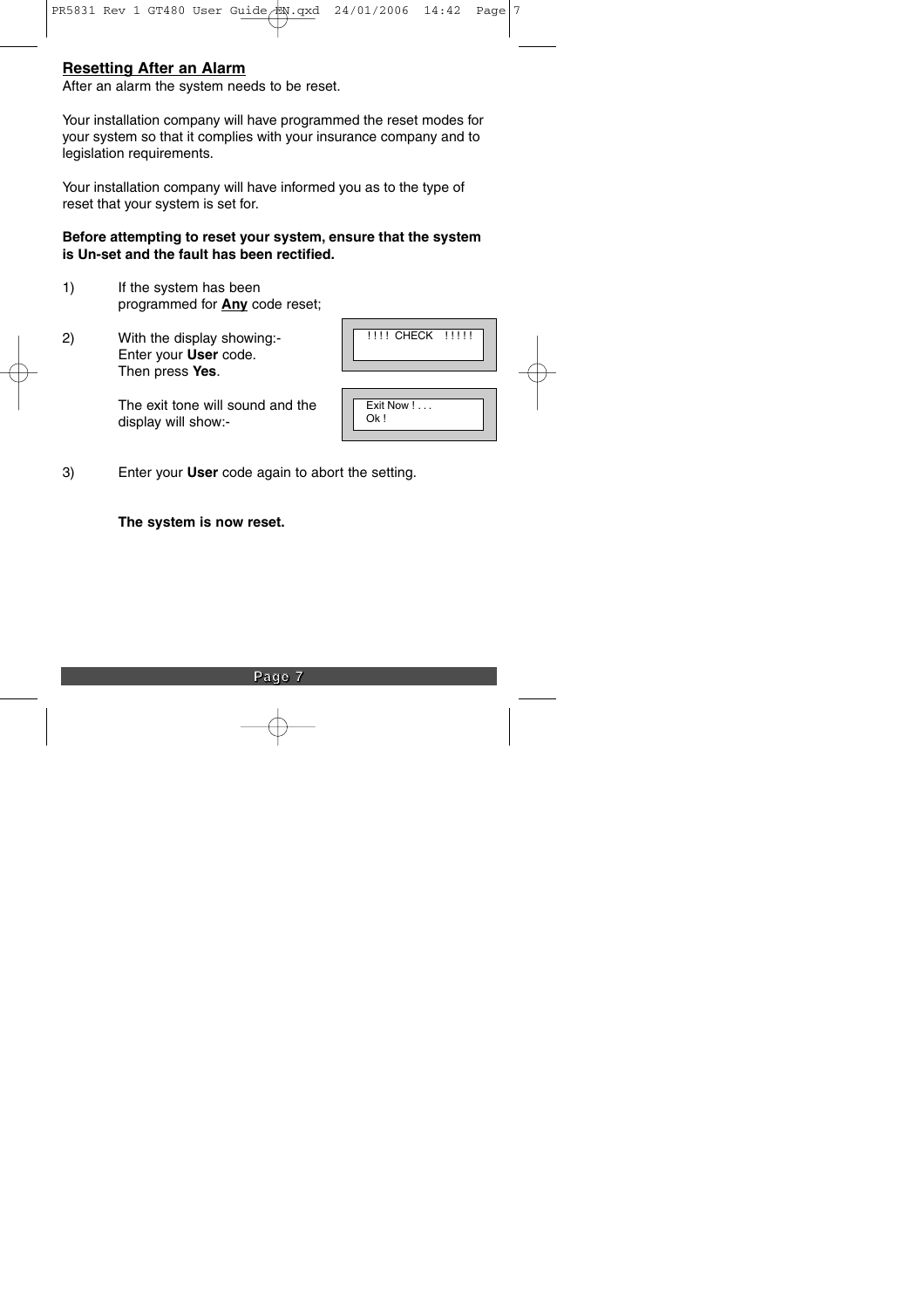If a **Master** Code Reset has been programmed by the engineer, a higher level of code will be required.

If Alarm Reset has been programmed for **Master**, then the display will show, for example,  $|$  !!! ALARM 4 !!!  $|$  each time the **User** attempts to set the system. Zone 4

Use a **Master** code to reset the system.

1) With the display showing:- Enter a valid **Master** code. Then press **Yes**.

|  |  | !!!! CHECK !!!!! |  |
|--|--|------------------|--|
|--|--|------------------|--|

2) The exit tone will sound and the display will show:-

| Exit Now ! |  |
|------------|--|
| Qk!        |  |
|            |  |

3) Enter your **Master User** code again to abort the setting.

**The system is now reset**.

If an **Engineer** Code Reset has been programmed, please call the Installation Company.

If Alarm Reset has been programmed for **Engineer**, then the display will show, for example, **[!!! ALARM 4!!!]** each time the User attempts to set the system. Zone 4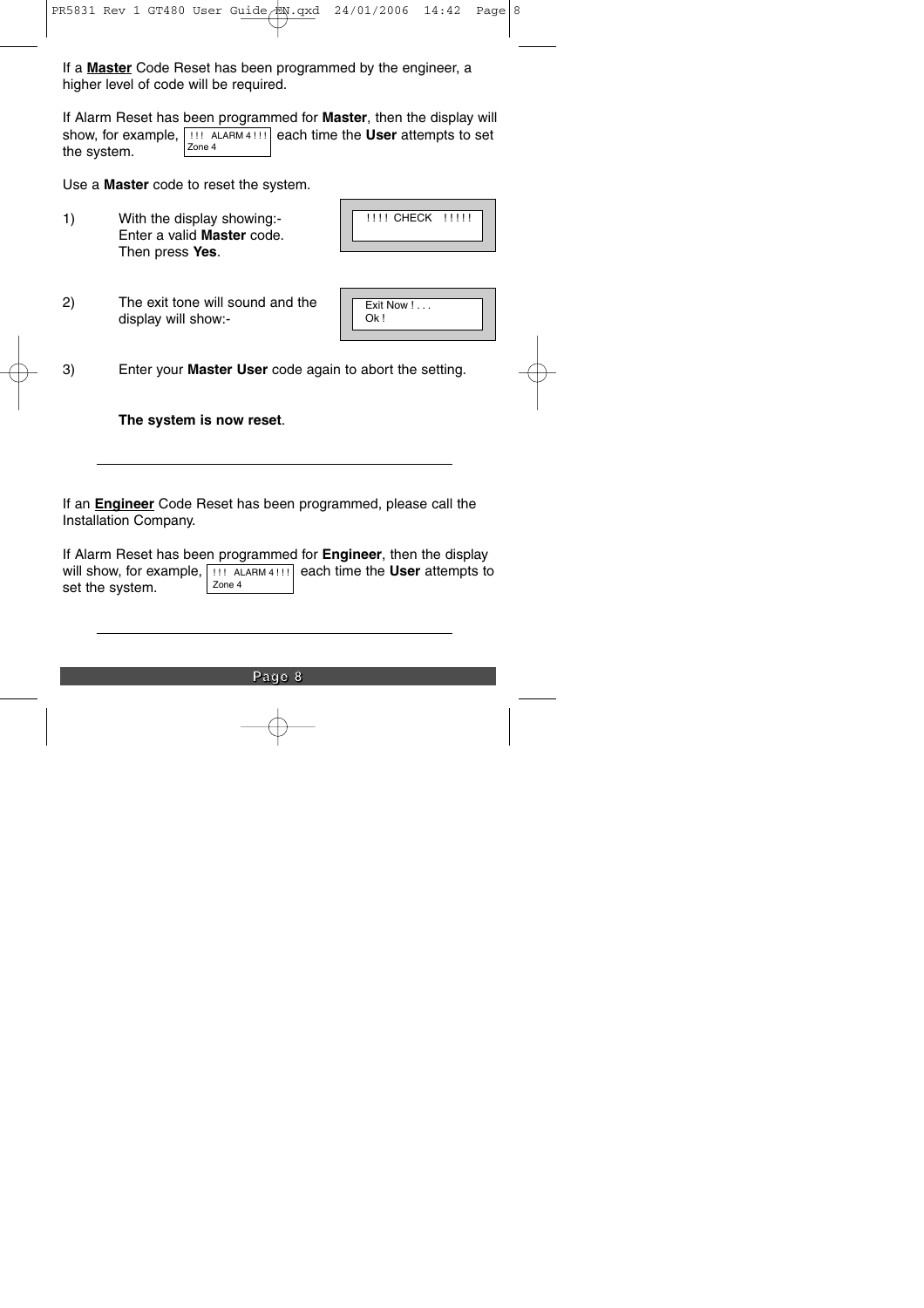If **Anti** has been programmed for Alarm Reset, contact the Central Station or Engineer, (as instructed by the Installation Company) and quote the number given by the display.

- 1) The central station or engineer will give a return Anti-Code, (this may contain the **YES** & **NO** keys) for example: 5, YES, 2, 4.
- 2) Enter this Anti-Code into the keypad.

**The system is now reset.**

### **Tamper Reset**

If a fault or tamper occurs when the system is in Day (Unset) mode, the fault sounder will operate. The display will show:-

- 1) To view the cause of the fault, enter your **User** Code.The display will show, for example:-
- 2) The message will stay on the display for 10 seconds or until you press the **0** key. The display will then return to:-

| !!!! CHECK !!!!! |  |
|------------------|--|
|                  |  |

| ,,,,,, |  |
|--------|--|
|        |  |
|        |  |



After the cause of the fault has been rectified, the system will need to be reset.

**The terms of your insurance may prohibit User reset. If Tamper Reset has been programmed for Engineer Reset the display will show** | !! SERVICE DUE ! | **for 10 seconds each time the user attempts to set the system. Please contact your installation company.**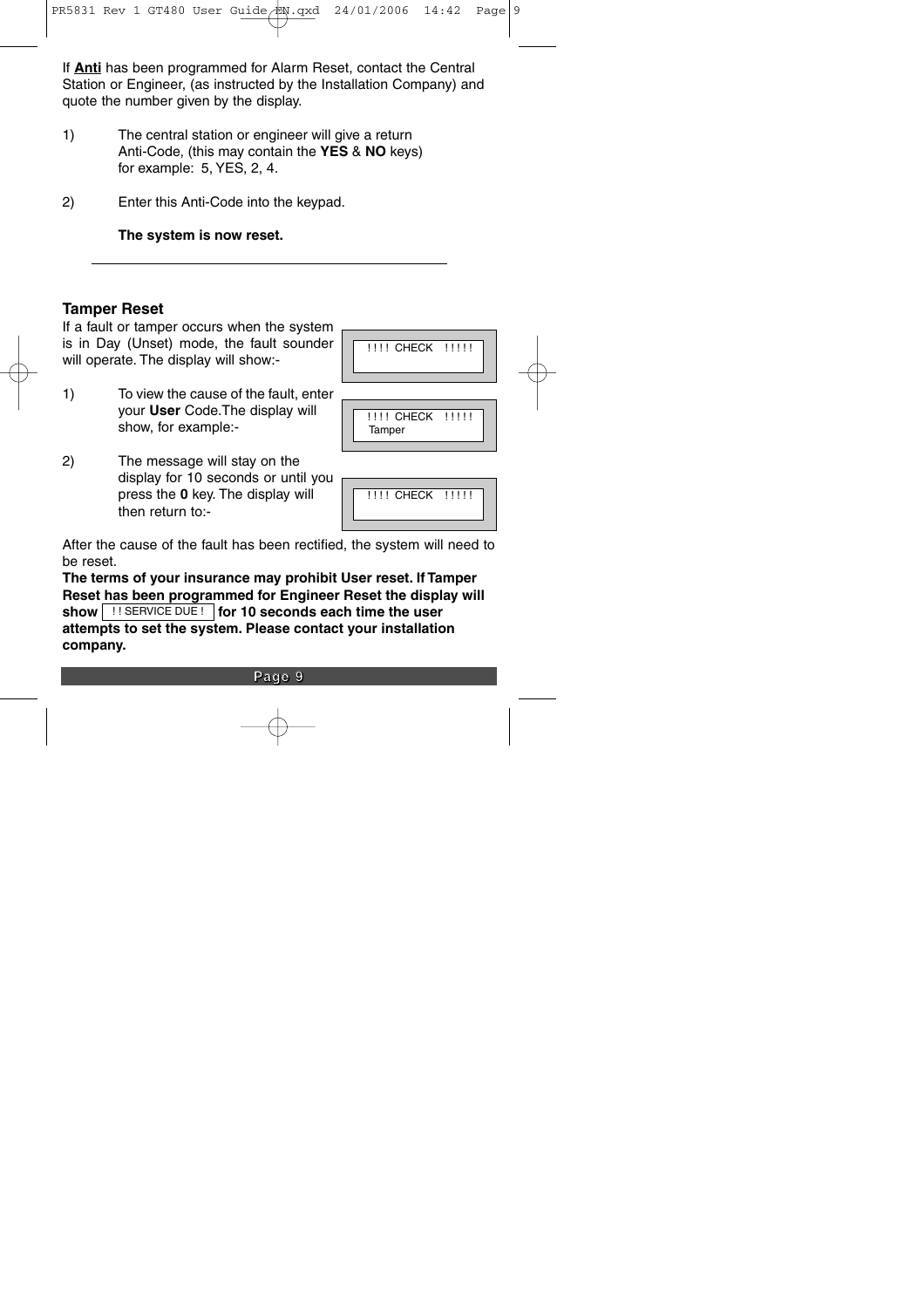# **Tamper Resetting**

1) With the display showing:- Enter a valid **User** code. Then press **Yes**.

| !!!! CHECK !!!!! |  |
|------------------|--|
|------------------|--|

2) The exit tone will sound and the display will show:-

| Exit Now ! |  |
|------------|--|
| Ok!        |  |
|            |  |

3) Enter your **User** code again to abort the setting.

**The system is now reset**.

#### **Setting the system with Mains Fail**

In the event of a short term power cut, where it is known when power will be restored, (e.g. Engineers working on power lines that affect your premises) it might be necessary to set the system. Please follow the steps outlined below:

1) With the display showing:-

2) Enter your **User** code. The display will show:-

| !!!! CHECK !!!!! |  |
|------------------|--|
| Mains Flt        |  |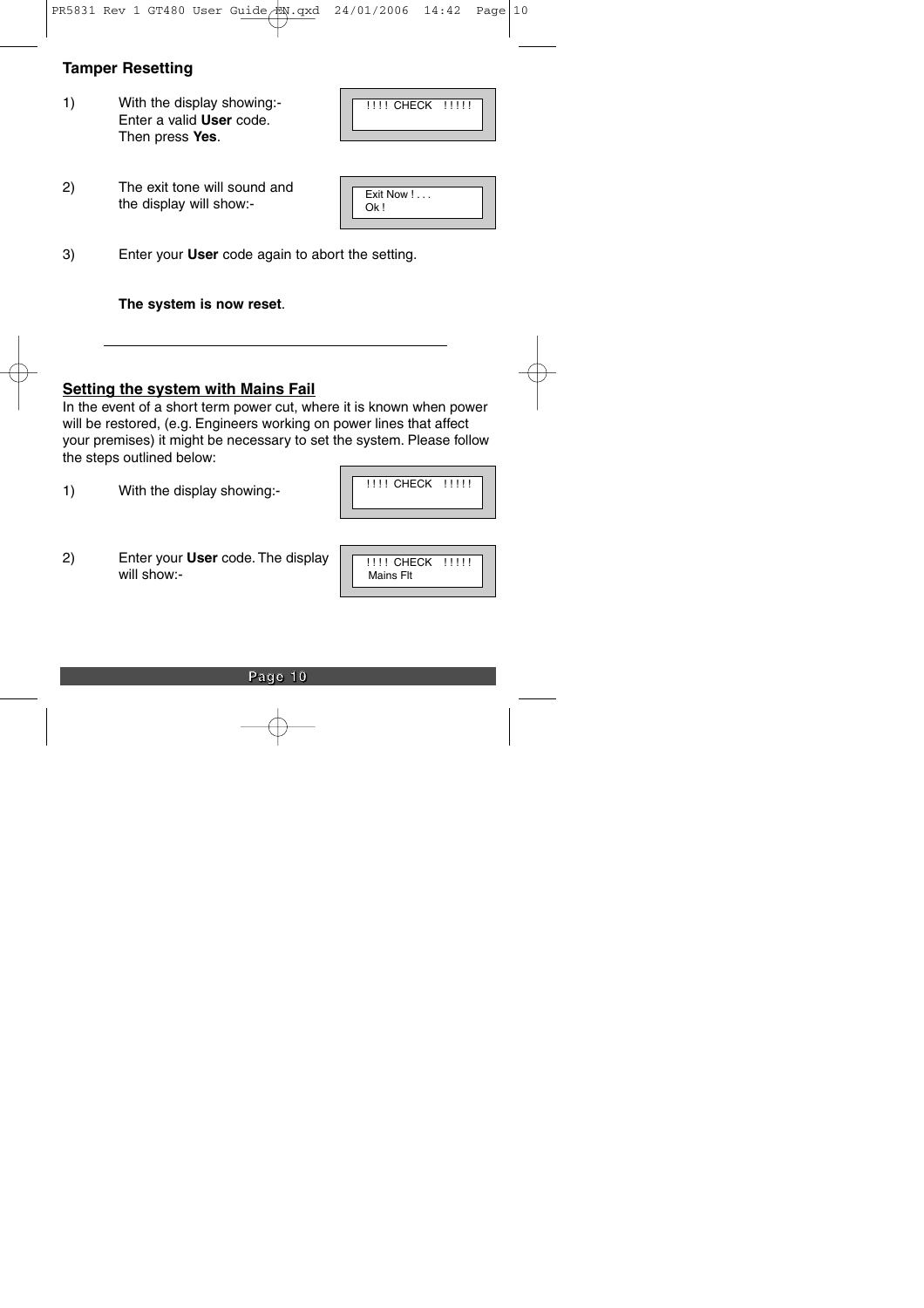- 3) Enter a your **User** Code again followed by **Yes**.
- 4) The exit tone will now sound.
- 5) Exit the premises via an authorised exit route .
- **Note:** To abort the exit, enter a valid User Code.

### **If Part Setting**

1) With the display showing:-

| !!!! CHECK !!!!! |  |
|------------------|--|
|                  |  |

2) Enter your **User** code. The display will show:-

|  |  | !!!! CHECK !!!! |
|--|--|-----------------|

- 3) Enter a your **User** Code again followed by **1**, **2** or **3**.
- 4) The exit tone will now sound.
- 5) Retire to an unprotected area.
- **Note:** To abort the exit, enter a valid User Code.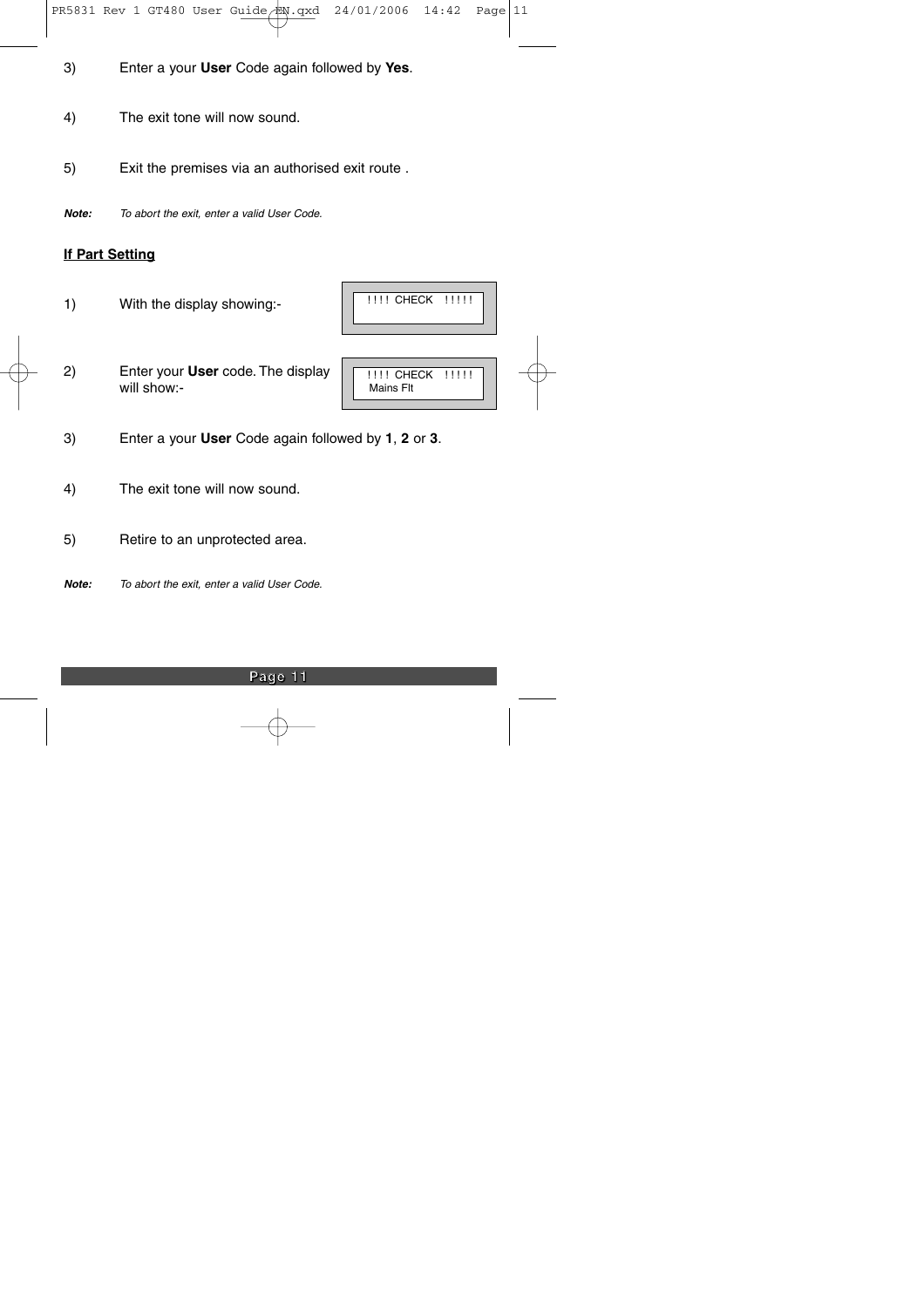### **Programming User Codes**

Up to nine user codes may be programmed on predetermined levels. These are.

> User Numbers 1 to 3 **Master** Level. Allows Set, Part Set, Unset and User Programming Mode.

User Numbers 4 to 7 **User** Level. Allows Set, Part Set and Unset.

User Numbers 8 to 9 **Set Only** Level. Allows Set Only

User Number 1 is factory default **5678**. This code may only be changed, there is no facility for deleting this code.

All other codes may be changed or deleted as required.

#### **To program User Codes.**

| 2)<br>Press No.<br>Do You Want to<br>The display will show:-<br>Delete Zone ?<br>Do You Want to<br>Press No. The display will show:-<br>3)<br>Select Options ?<br>Do You Want to<br>4)<br>Press Yes. The display will show:-<br>Program Chime? | 1) | Enter a valid Master User Code<br>followed by No.<br>The display will show:- | Do You Want to<br>Test? |
|------------------------------------------------------------------------------------------------------------------------------------------------------------------------------------------------------------------------------------------------|----|------------------------------------------------------------------------------|-------------------------|
|                                                                                                                                                                                                                                                |    |                                                                              |                         |
|                                                                                                                                                                                                                                                |    |                                                                              |                         |
|                                                                                                                                                                                                                                                |    |                                                                              |                         |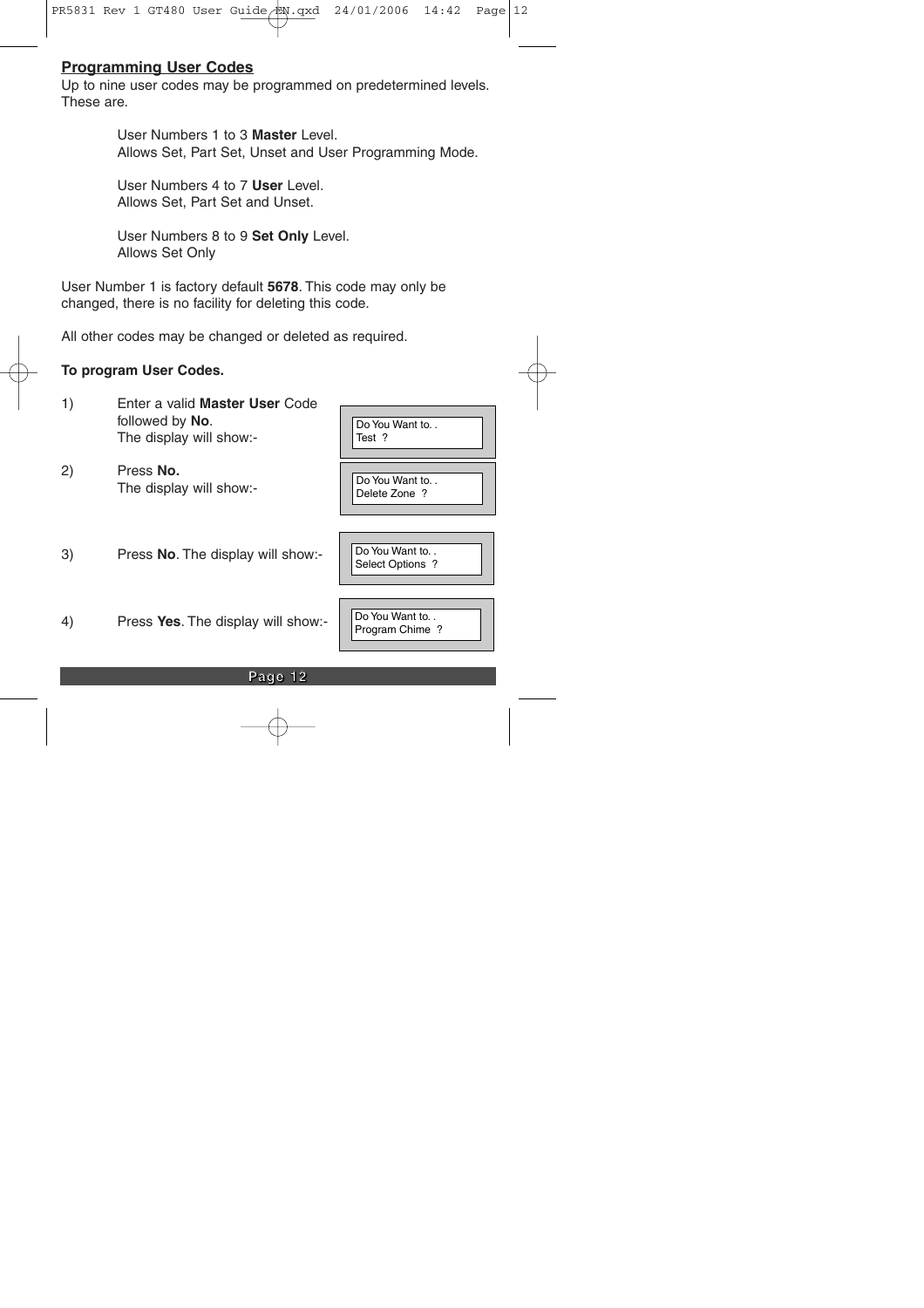**Page 13**

The display will show for example:

To change the text press **No**.

10) To accept the current text press **Yes**

The display will show for example:-

9) Enter your required code, followed by **Yes**.

8) To change the code press **No**. The display will show, for example:- **(To delete a code enter 0000)**.

- The display will show for example:-
- 7) Press a single digit corresponding to the user number (1 to 9) that you wish to program. Code<sub>2</sub>

The display will show:-

5) Press **No**. The display will show:-

6) Press **Yes**.

Program Codes ?

Do You Want to. .

# # # #

| Select | 9 |
|--------|---|
|        |   |

| Code 2    |  |
|-----------|--|
| $00000 -$ |  |
|           |  |

| Code 2 Text       |  |
|-------------------|--|
| User <sub>2</sub> |  |

| Code 2 Text |  |  |
|-------------|--|--|
|             |  |  |

**or**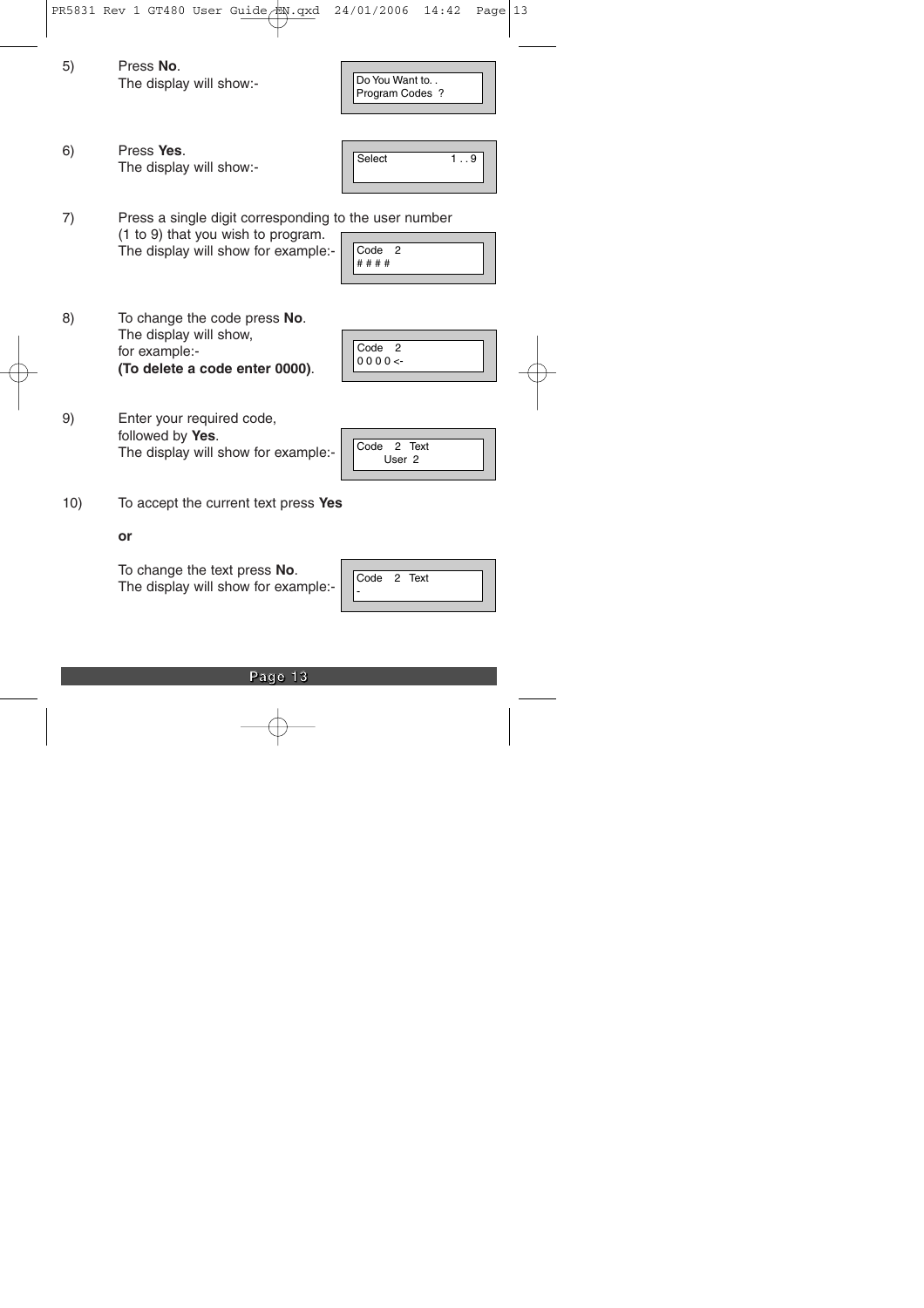11) Text is entered in a similar way that you would enter text on a mobile telephone. Select characters from the list below:-

| $1 =$ | ABC        | $2 =$          | <b>DEF</b> |
|-------|------------|----------------|------------|
| $3 =$ | <b>GHI</b> | $4 =$          | JKL        |
| $5 =$ | <b>MNO</b> | $6 =$          | <b>PQR</b> |
| $7 =$ | STU        | $8 =$          | <b>VWX</b> |
| $9 =$ | YZ blank   | $\mathbf{0} =$ | 1234567890 |

Enter the required character followed by **Yes**. Continue until you have entered eight characters.

12) The display will show:-

Do You Want to. . Program Codes ?

13) Press **Yes** to program more codes

**or**

Press **0** twice to return to the Unset Mode.

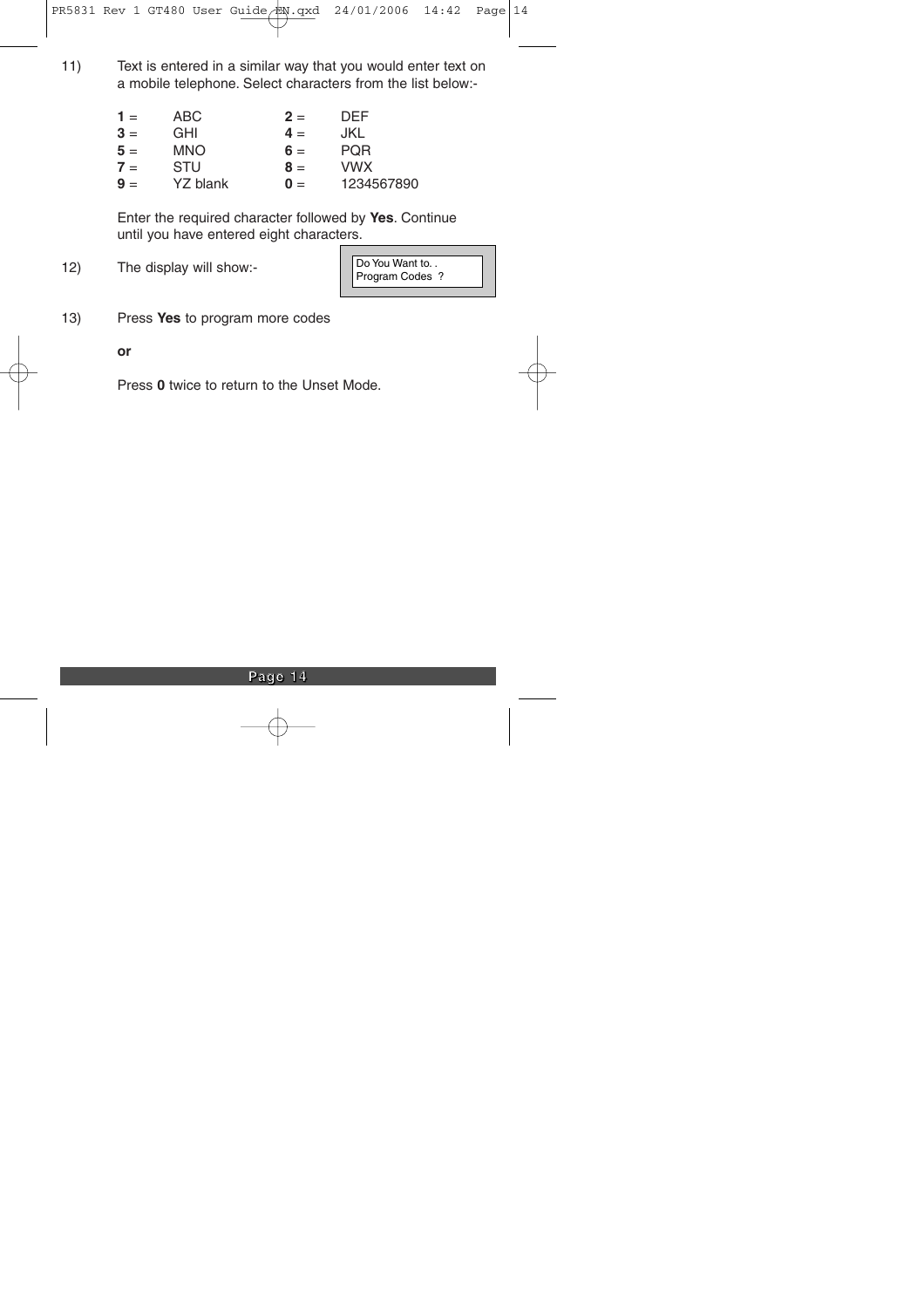# **Programmable User Options**

Several user programmable options are available via user codes 1, 2 or 3. To use these options please follow instructions below.

#### **Delete Zone Option**

This option allows individual zones to be deleted (omitted) when the system is being set. Note: Zone delete is only effective for one Set and will need to be repeated for subsequent Sets. If you are removing particular zones on a regular basis ask your installation company to include them in a Part Set.

The system will reinstate the detectors and set normally the next time you set the system.

1) Enter a valid **Master User** Code followed by **No**. The display will show:-

| Do You Want to |  |
|----------------|--|
| Test ?         |  |
|                |  |

2) Press **No**. The display will show:-

| Do You Want to |
|----------------|
| Delete Zone ?  |
|                |

3) Press **Yes**. The display will show:-

Enabled Zones . . . 1 2 3 4 5 6 7 8

4) Press the zone numbers corresponding to the zones you wish to delete from the set procedure. The display will show, for example:-

| Enabled Zones |  |
|---------------|--|
| 1 - 345 - 78  |  |
|               |  |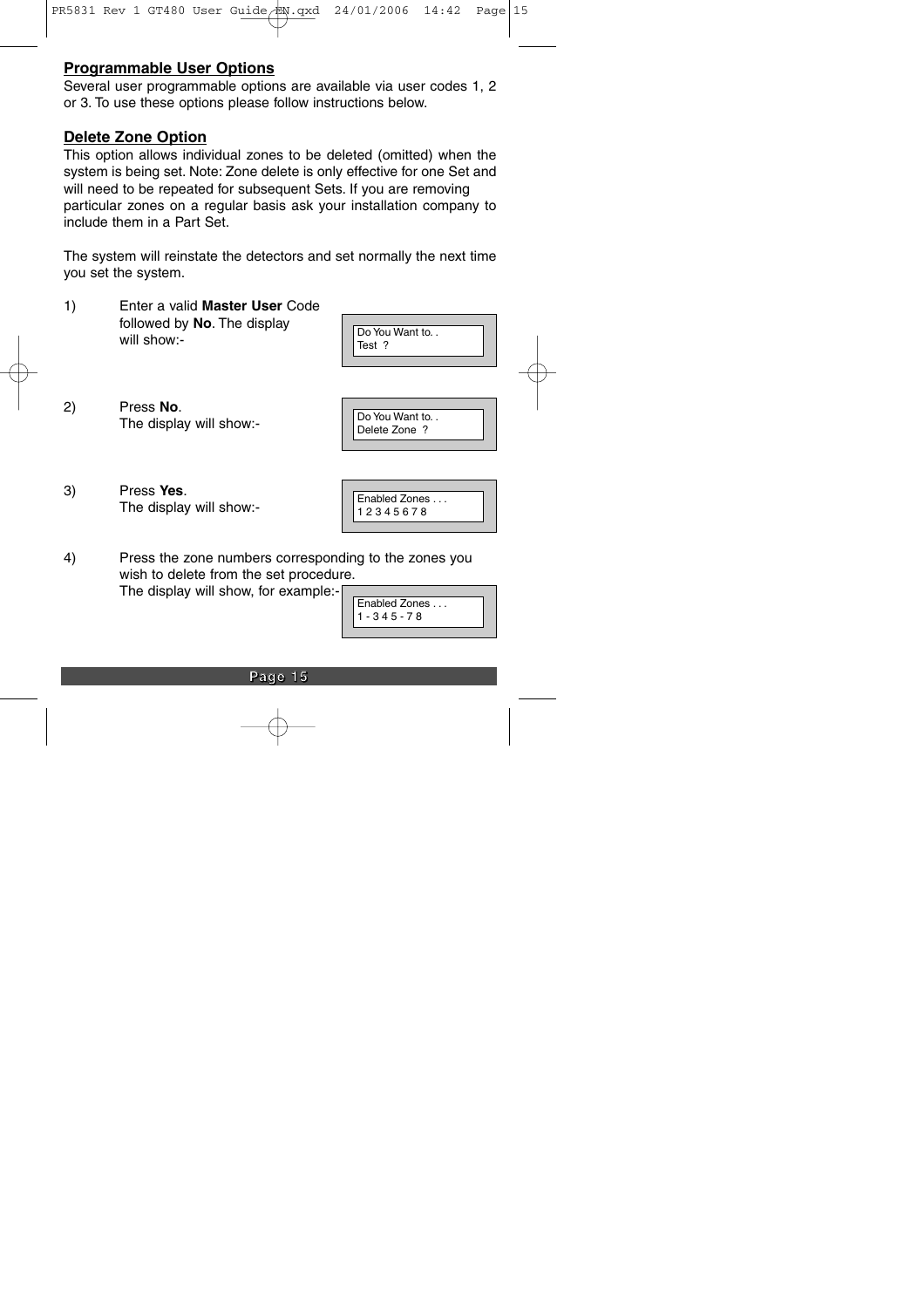| 5) | Press 0 twice.                      |  |
|----|-------------------------------------|--|
|    | The display will show for example:- |  |

Do You Want to. . Set User 1 ?

6) Press **Yes** for Full Set **or** Press **1** for Part 1 Set **or** Press **2** for Part 2 Set **or** Press **3** for Part 3 Set

- 7) The system will now start the relevant Set, with the zones you deleted removed from the Set.
- **Note:** This will be for the one Set state only.

### **System Test**

This option allows the User to test zones, bells and strobes on the system.

1) Enter a valid **Master User** Code followed by **No**. The display will show:-

| Do You Want to |  |
|----------------|--|
| Test ?         |  |
|                |  |

2) Press **Yes**. The display will show:-

| Walktesting |
|-------------|
|             |
| Qk!         |
|             |

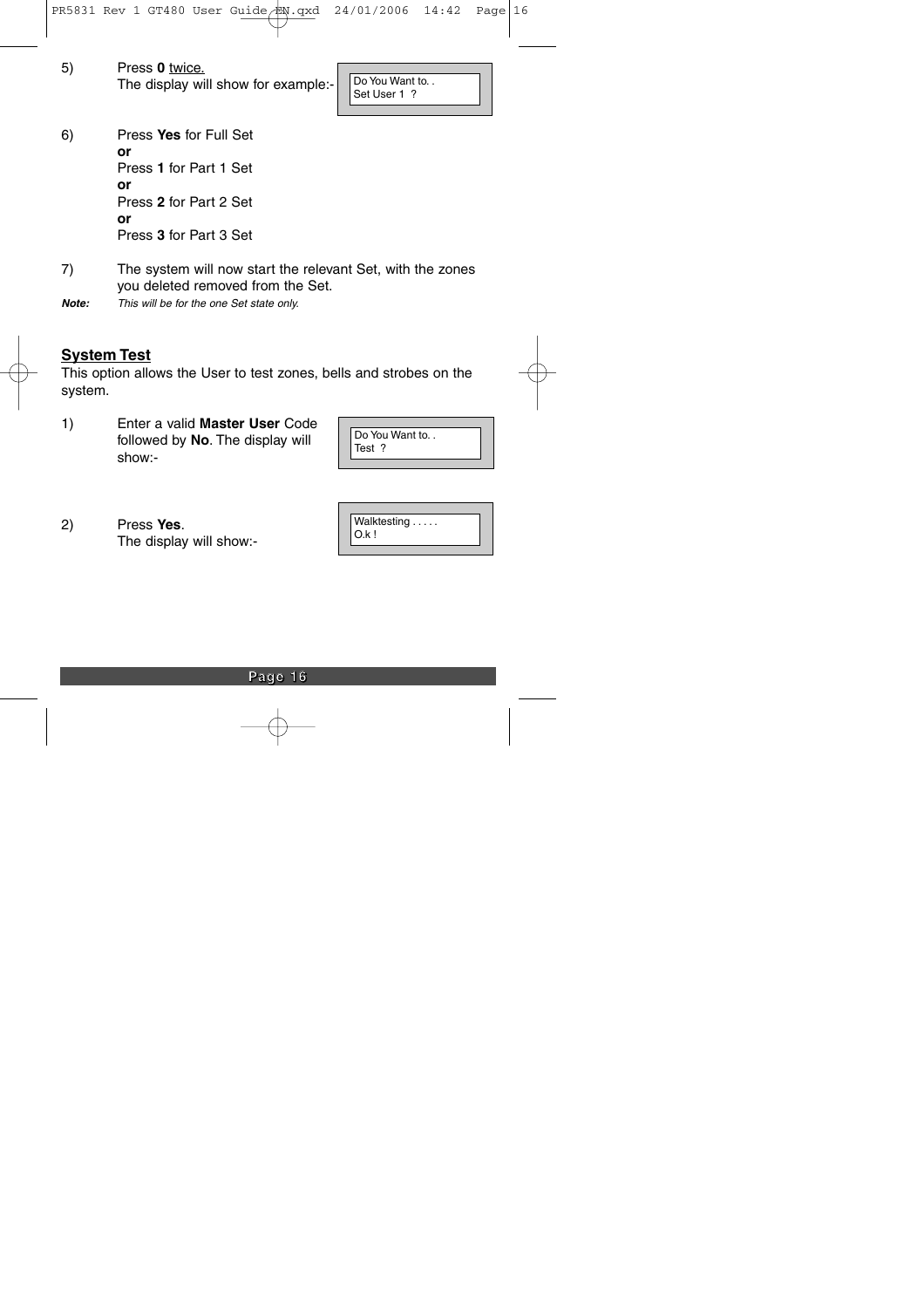- 3) Walk around the area being tested. As each device is operated, there will a tone from the internal sounders and the display will show the triggered circuit.
- 4) To test the bells (external sounders) and strobe press **9**. To stop the bell test press **9** again.
- 5) To escape back to Unset press **0 three** times.

# **Turning Chime On/Off**

Your installation company may have programmed the system so that a chime tone sounds when certain doors are opened, or a detector is triggered. This Chime function may be turned on or off by the User.

| 1) | Enter a valid Master User Code<br>followed by No.<br>The display will show:- | Do You Want to<br>Test?            |
|----|------------------------------------------------------------------------------|------------------------------------|
| 2) | Press No.<br>The display will show:-                                         | Do You Want to<br>Delete Zone ?    |
| 3) | Press No.<br>The display will show:-                                         | Do You Want to<br>Select Options ? |
| 4) | Press Yes.<br>The display will show:-                                        | Do You Want to<br>Program Chime ?  |
|    | Press Yes again.                                                             |                                    |

5) The current Chime Mode will be displayed. Use the **No** key to change it to the mode you require.When finished press **0** three times to return to the Unset mode.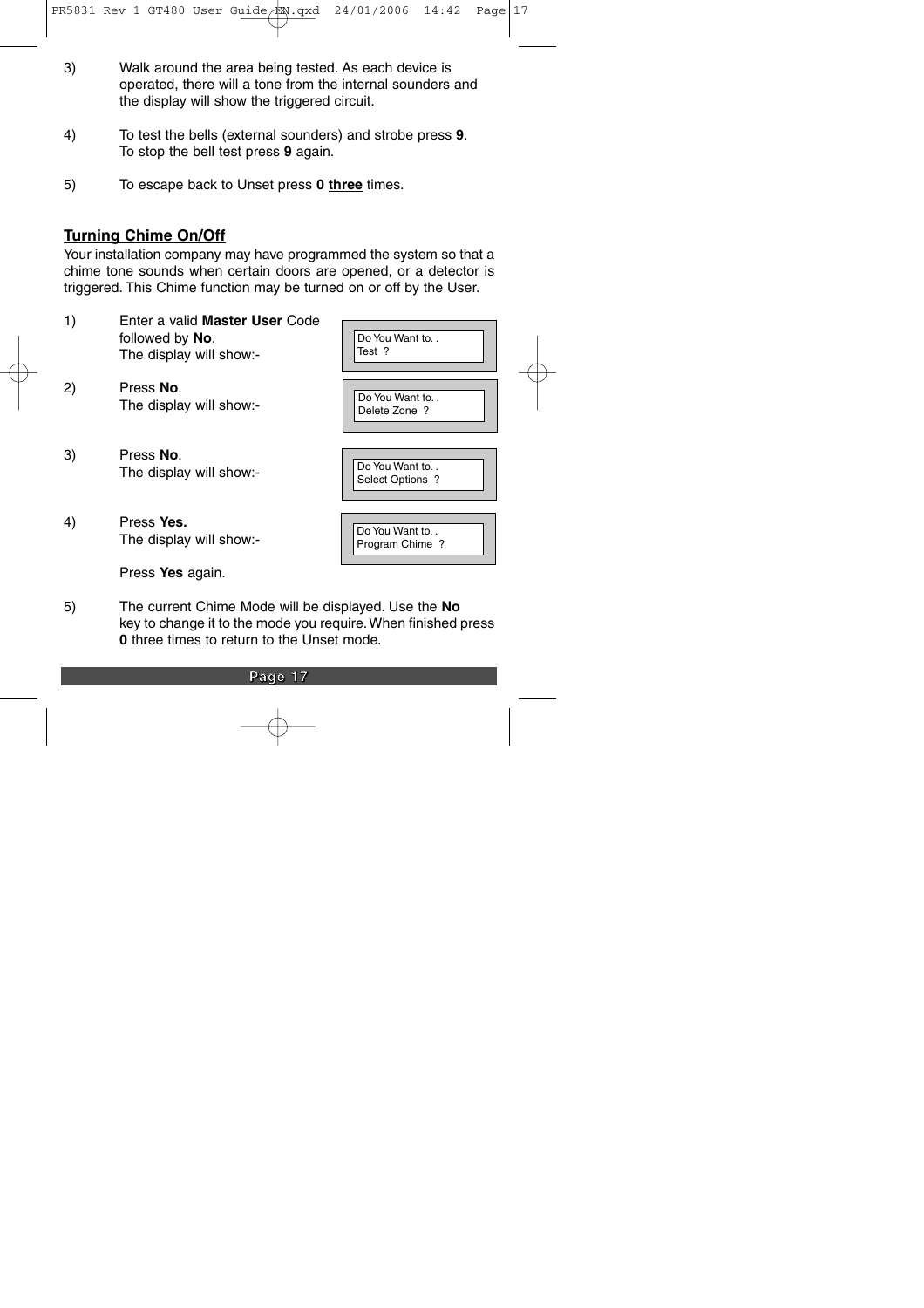# **Setting Time & Date**

- 1) Enter a valid **Master User** Code followed by **No.** The display will show:-
- 2) Press **No**. The display will show:-
- 3) Press **No**. The display will show:-
- 4) Press **Yes.** The display will show:-
- 5) Press **No**. The display will show:-
- 6) Press **No**. The display will show:-
- 7) Press **Yes**. The display will show:-

| Do You Want to<br>Test ?            |  |
|-------------------------------------|--|
| Do You Want to<br>Delete Zone ?     |  |
| Do You Want to<br>Select Options ?  |  |
| Do You Want to<br>Program Chime ?   |  |
| Do You Want to<br>Program Codes ?   |  |
| Do You Want to<br>Set Date / Time ? |  |

Type Day / Mnth 0000

8) Enter the Day and Month e.g **0307** for 3rd July followed by **Yes.**

The display will show:-

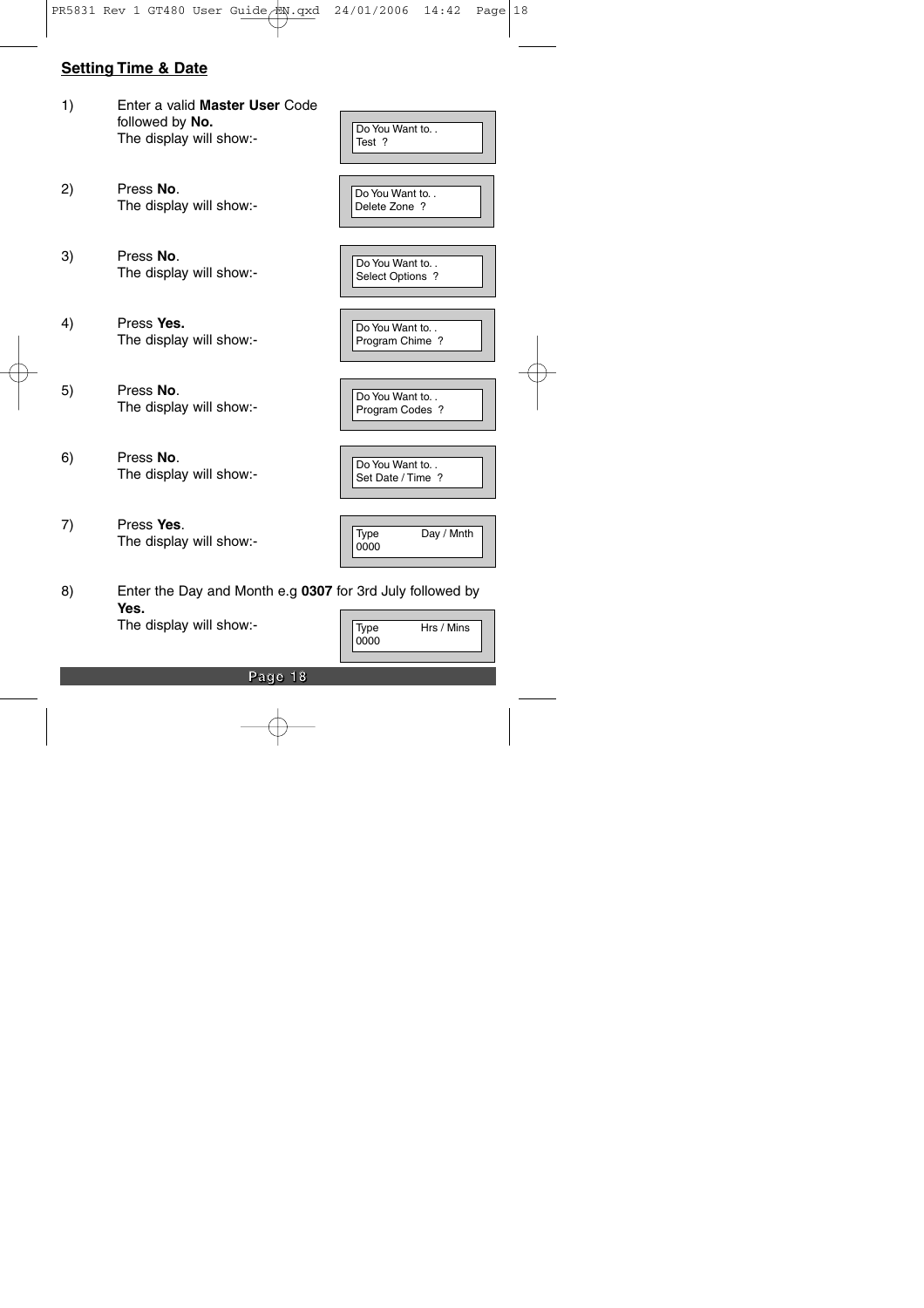9) Enter the time using the 24 Hour clock e.g 2300 for 11pm followed by **Yes**. The display will show, for example:- 03 Jul 23: 00

| Ok ?                                |  |
|-------------------------------------|--|
|                                     |  |
| Do You Want to<br>Set Date / Time ? |  |

- 10) Press **Yes** to accept. The display will show:-
- 11) To return to the Unset Mode press **0** twice.

It should be noted that the time displayed after setting the time may be plus or minus one minute.

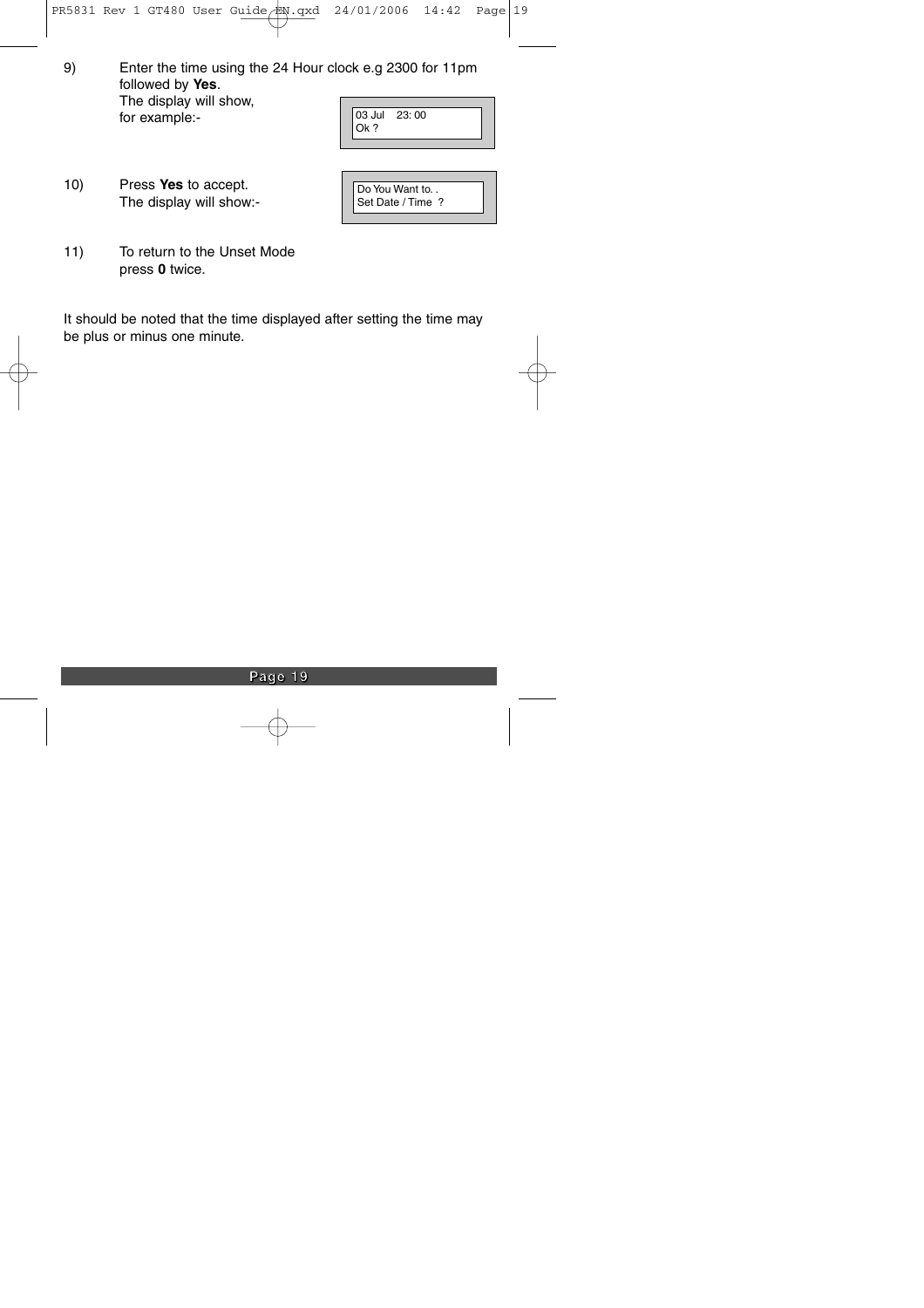### **Reading the Log**

- 1) Enter a valid **Master User** Code followed by **No**. The display will show:- 2) Press **No**. The display will show:- 3) Press **No**. The display will show:- 4) Press **Yes**. The display will show:- 5) Press **No**. The display will show:- 6) Press **No**. The display will show:- 7) Press **No**. The display will show:- Do You Want to Test ? Do You Want to. . Delete Zone ? Do You Want to. . Select Options ? Do You Want to... Program Chime ? Do You Want to. . Program Codes ? Do You Want to. Set Date / Time ? Do You Want to View Log ?
- 8) Press **Yes**.

The display will show the last event in the Log. Whilst viewing the log pressing **No** will display the previous event. Pressing **Yes** will display the next event.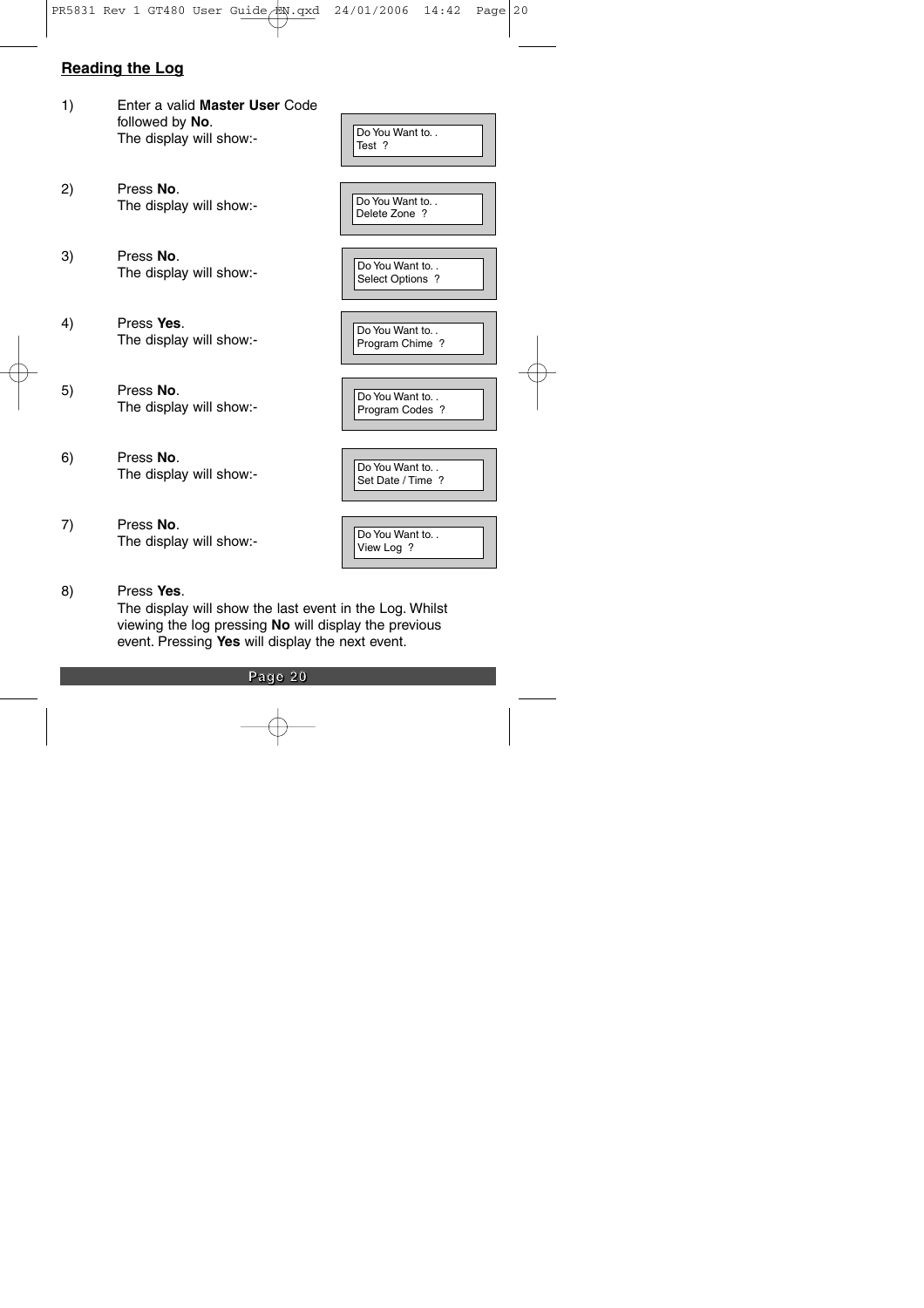- 9) To return to the Unset Mode press **0 three** times.
- **Note: EN control panel only**.The the log may store up to 256 events with time and date stamp.
- **Note: Non EN control panel**. Depending on the Log mode programmed by your installation engineer the log may store

256 events with no time or date stamp.

**or**

64 events with time and date stamp.

# **Keypad Alert**

If programmed by your installation company, alarm keys,  $\sum_{n=1}^{\infty}$  when pressed together will act as alert keys. The exact function will depend on what they have been programmed for. If they are programmed as panic, for example, pressing them will activate the alarm when the system is set or unset.

# **Keypad Tamper**

The keypad will monitor the number keys that are pressed without a valid User Code being entered. More than 24 key presses will cause a keypad tamper. This will be displayed as  $|$  !!!! CHECK !!!!!  $|$  and will require a valid User Code entry to stop the sounders. The display will then show. ! ! ! ! CHECK ! ! ! ! ! KP Tamper

If the system was Unset only the internal sounders will operate. If the system was **Set**, a full alarm will be generated.

# **Tamper**

Provision is provided by the control panel for all keypads, cabling and detectors to be tamper protected. With the system **Unset** most tampers will cause an internal alarm, whilst the system is **Set** a full alarm will be generated by a tamper.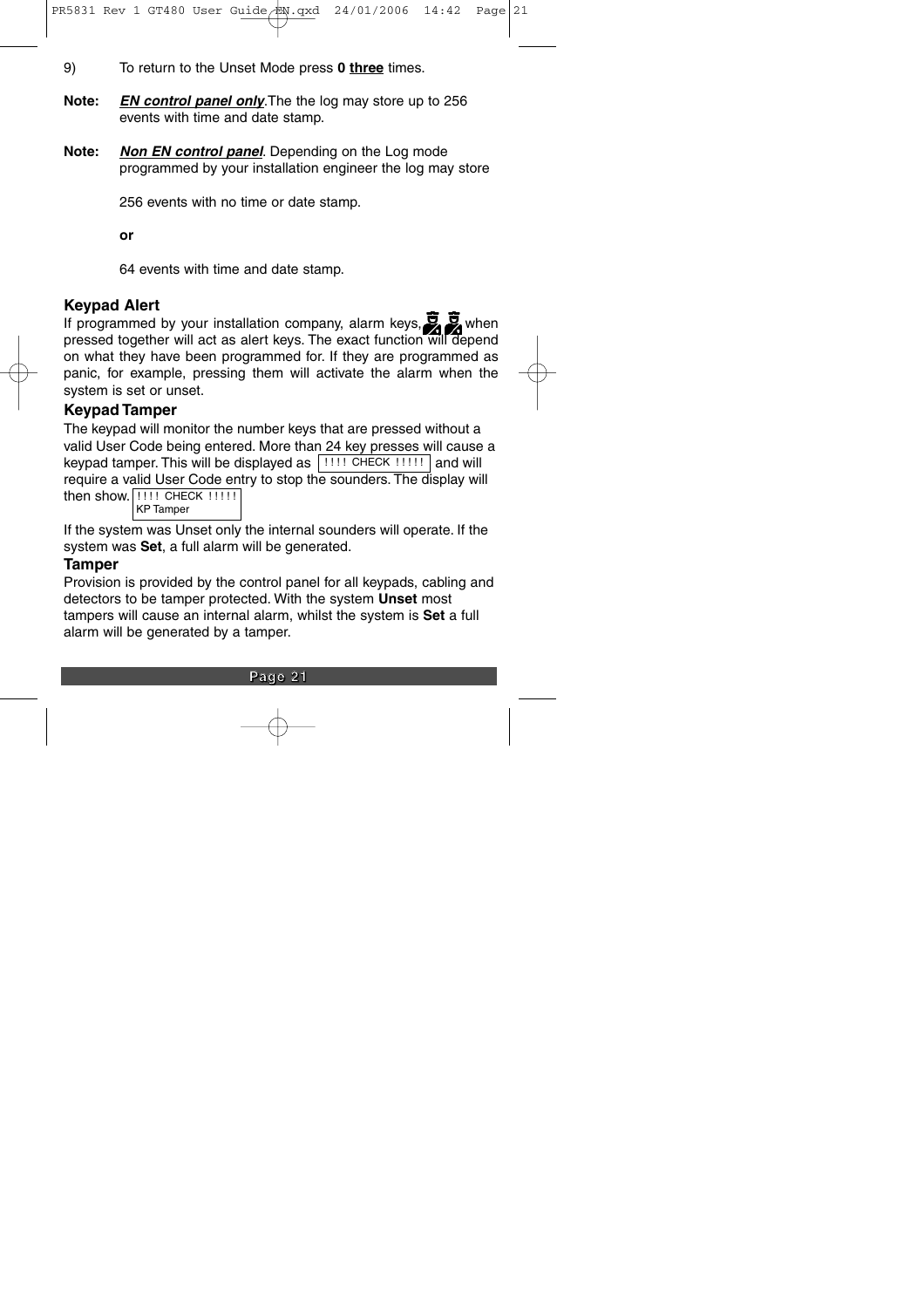| <b>System Details</b>    |  |                 |             |                      |     |                 |
|--------------------------|--|-----------------|-------------|----------------------|-----|-----------------|
| <b>Installation By:</b>  |  |                 | Address:    |                      |     |                 |
| Tel:                     |  |                 |             |                      |     |                 |
| Fax:                     |  |                 |             |                      |     |                 |
| <u>Zone No.</u>          |  | Location        | <b>Type</b> | <b>Chime</b>         | Pt1 | Pt <sub>2</sub> |
| 1                        |  |                 |             |                      |     |                 |
| $\overline{2}$           |  |                 |             |                      |     |                 |
| 3                        |  |                 |             |                      |     |                 |
| $\overline{\mathbf{4}}$  |  |                 |             |                      |     |                 |
| 5                        |  |                 |             |                      |     |                 |
| 6                        |  |                 |             |                      |     |                 |
| 7                        |  |                 |             |                      |     |                 |
| 8                        |  |                 |             |                      |     |                 |
| <b>Installation Date</b> |  |                 |             | <b>Service Timer</b> | Onl | Off             |
| <b>Serviced</b>          |  | <b>Next Due</b> |             | <b>Serviced</b>      |     | <b>Next Due</b> |
|                          |  |                 |             |                      |     |                 |
|                          |  |                 |             |                      |     |                 |
|                          |  |                 |             |                      |     |                 |
|                          |  |                 |             |                      |     |                 |
|                          |  |                 |             |                      |     |                 |
|                          |  |                 |             |                      |     |                 |
|                          |  |                 |             |                      |     |                 |
|                          |  |                 |             |                      |     |                 |
|                          |  |                 |             |                      |     |                 |
|                          |  |                 |             |                      |     |                 |
|                          |  |                 |             |                      |     |                 |
| <b>Notes</b>             |  |                 |             |                      |     |                 |
|                          |  |                 |             |                      |     |                 |
|                          |  |                 |             |                      |     |                 |
|                          |  |                 |             |                      |     |                 |
|                          |  |                 |             |                      |     |                 |
|                          |  |                 |             |                      |     |                 |
|                          |  |                 |             |                      |     |                 |
|                          |  |                 |             |                      |     |                 |
|                          |  |                 |             |                      |     |                 |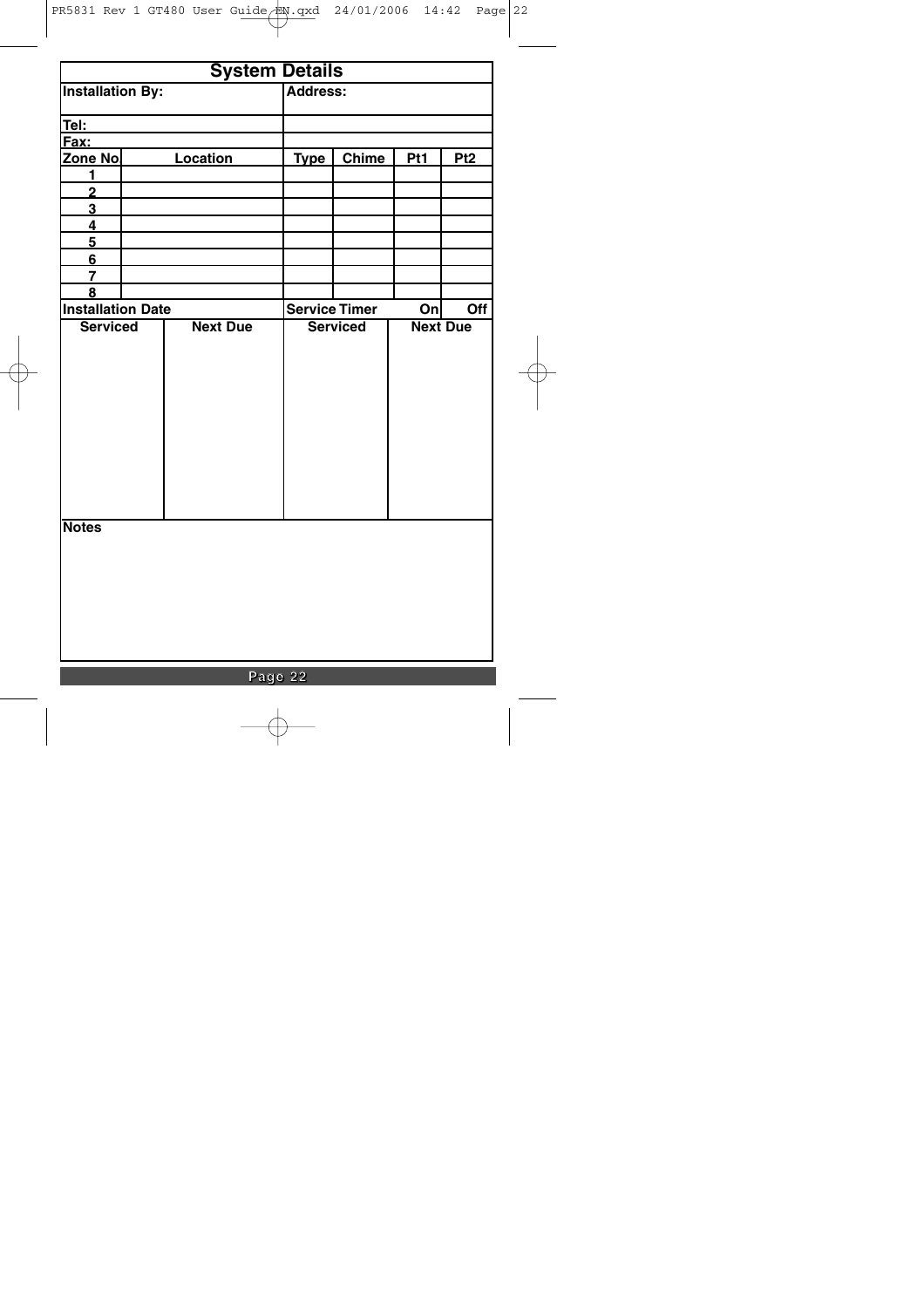# **Notes:**

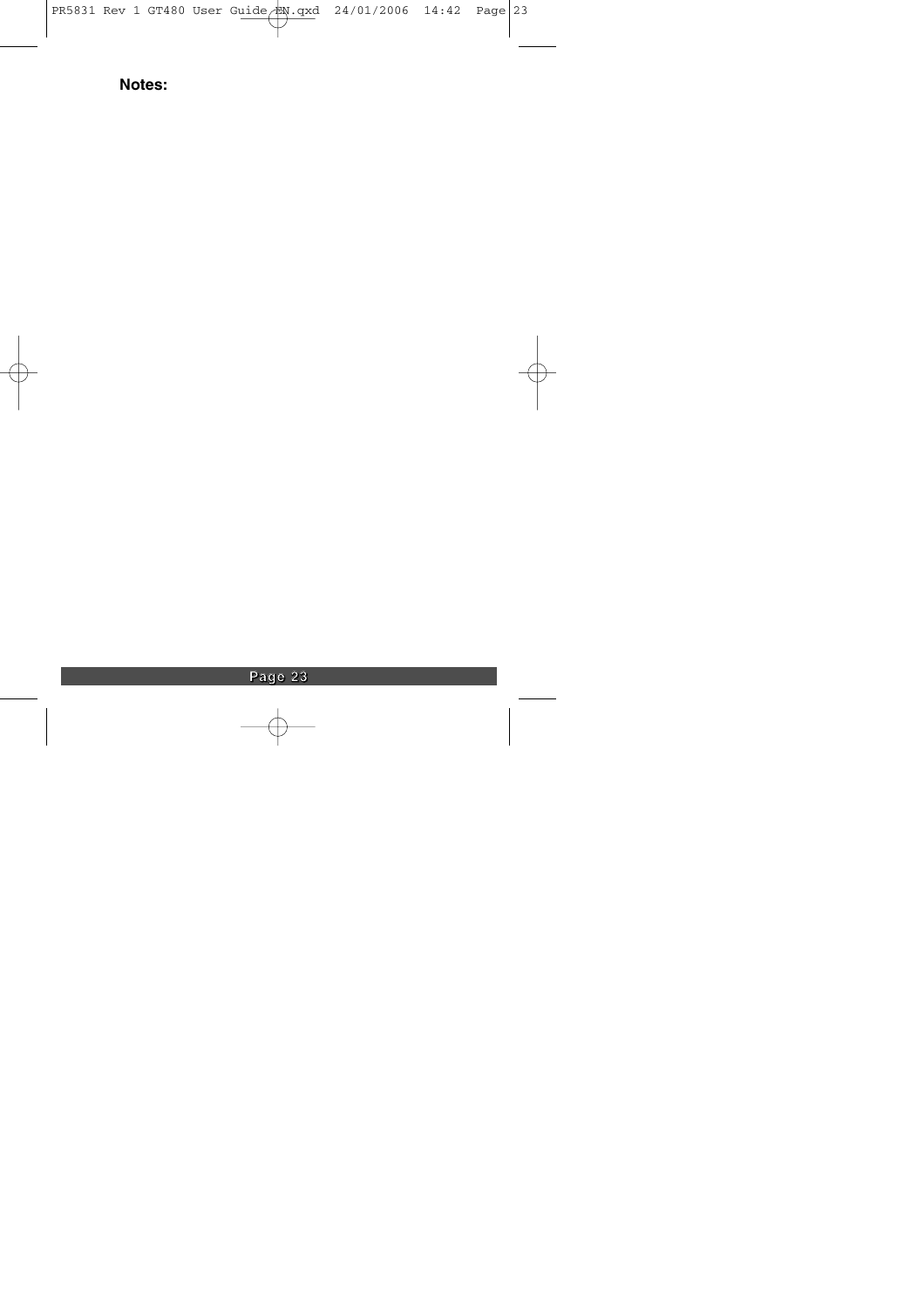# **Notes:**

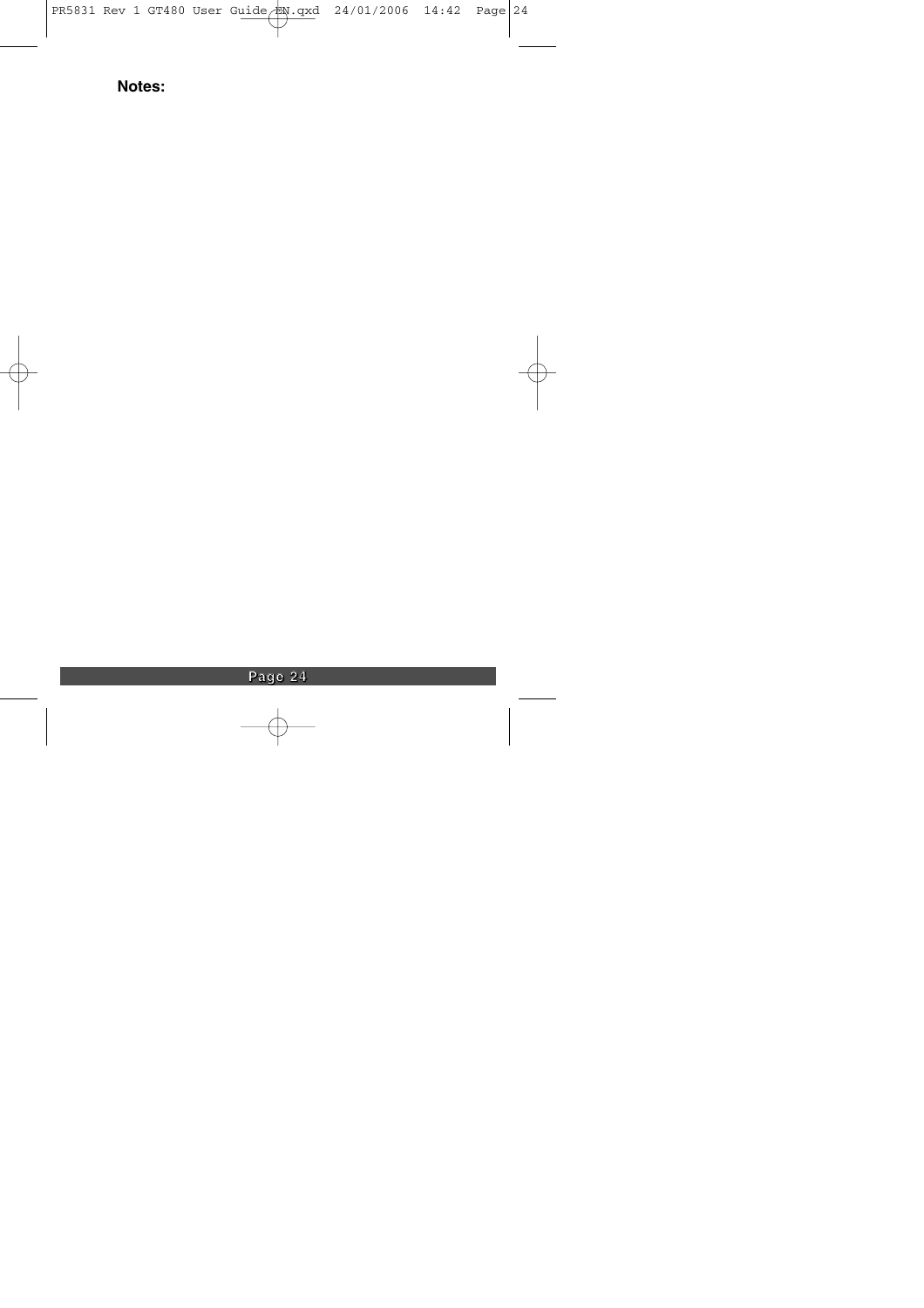# **Notes:**